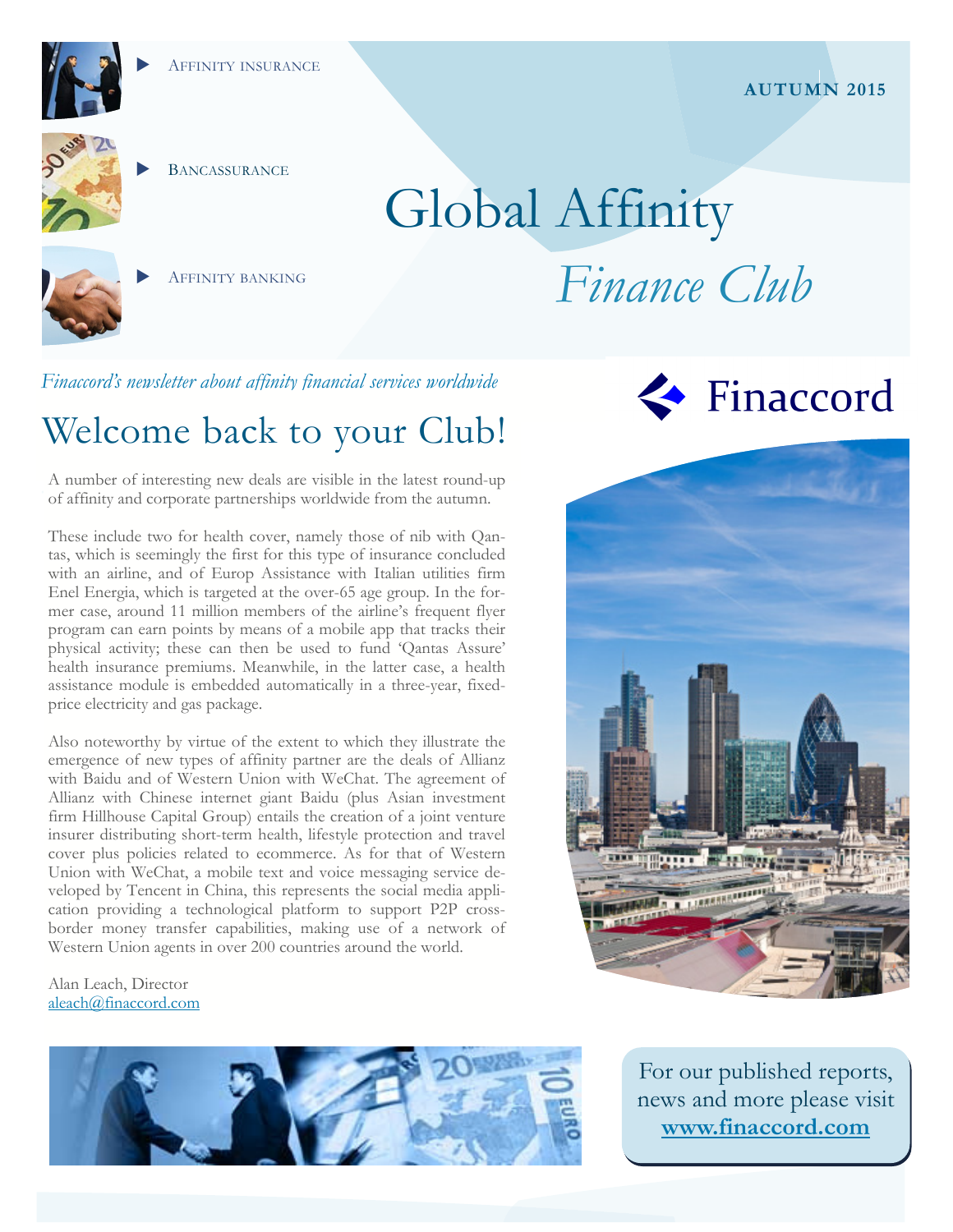#### **Table of contents**

#### **Affinity Insurance**

#### ASSISTANCE 5

Aviva takes on underwriting responsibility for HomeServe assistance products 5

DAS provides road assistance to UK brokers through Bluefin Network 5

RAC wins five-year road assistance contract with Brightside Group 5

AXA Assistance facilitates access to road assistance for people with restricted hearing 5

Europ Assistance secures innovative health assistance partnership with Enel Energia… 5

…and teams up with German health insurance fund 5

Europ Assistance forges partnership with French car sharing service 5

Mondial Assistance and Somfy collaborate for assistance and connected home packages 5

COMMERCIAL INSURANCE 6

Groupama links with WeFarmUp.com 'sharing economy' website for specialised cover 6

#### HOUSEHOLD INSURANCE 6

RSA wins five-year household insurance partnership with the UK's largest building society… 6

… but loses Welsh building society mandate to Legal & General in the same area 6

LIFE, ACCIDENT AND HEALTH INSURANCE 6

nib seeks to expand health insurance market share through innovative partnership with Qantas 6

Jubilee Insurance ties with Bupa for international health insurance partnership 7

Aflac co-operates with private benefits exchange operator for distribution of group products 7

Dai-ichi Life enters into 15-year life insurance partnership with Vietnam Post 7

AXA forges broad affinity deal for wealth management products with Spanish football team… 7

... and unveils partnership with trade union for air traffic controllers in Spain 7

Avalon creates the UK's first football-themed affinity funeral plan 7

Old Mutual establishes relationship with mobile operator for funeral cover 8

#### MOTOR INSURANCE 8

Groupama becomes motor insurer for Renault and Dacia car buyers in France 8

Jubilee Insurance extends footprint in Central Africa through automotive group partnership 8

Brightside Group changes motor insurance distribution model with ASDA 8

NICHE INSURANCE 8

Allianz Global Assistance develops new GAP insurance proposition for BMW 8

Brightside Group collaborates with Ryan Direct Group for niche automotive insurance 8

UK General partners with Open GI to distribute motor insurance add-ons to brokers 9

Legal & General begins underwriting own pet insurance policies 9

ARAG develops tailored legal protection policies for Portuguese trade association members  $\overline{Q}$ 

PRODUCT WARRANTIES / INSURANCE 9

BNP Paribas Cardif works with Croatian mobile operator for mobile device insurance… 9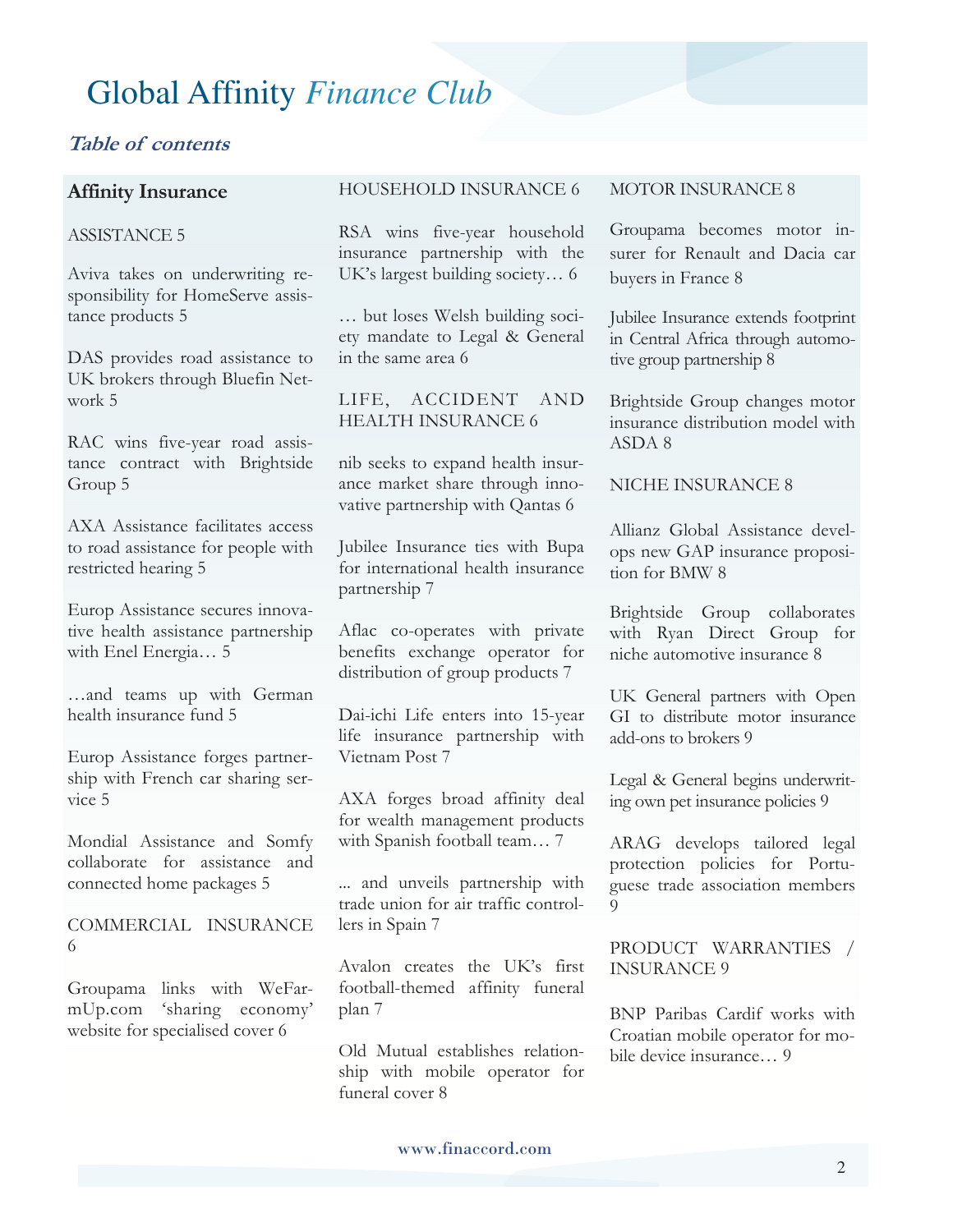… and renews extended warranty partnership with Fujioka in Brazil  $\Omega$ 

OnePlus employs Assurant for mobile phone protection plans in Canada and the US 9

SOLID Försäkringar wins product insurance mandate with consumer electronics chain 10

… and creates innovative affinity partnership with manufacturer of 'airbag' bicycle helmets 10

CarGarantie establishes new extended warranty schemes with Citroën and Peugeot 10

Daimler creates captive underwriter for German extended warranty business 10

#### TRAVEL INSURANCE 10

MAPFRE Assistance is selected as travel insurance partner for ASDA 10

ERV ties with Ukrainian insurer for travel insurance distribution… 11

… and enhances card-related travel proposition in Russia 11

Allianz Global Assistance rolls out two new initiatives in Japan 11

Emma Villas chooses Europ Assistance to cover Italian villa holidays 11

#### GENERAL 11

Allianz links with Baidu for Chinese digital insurance joint venture 11

Ageas rolls out household and motor insurance products with Virgin Money… 11

… and renews long-standing contract with Age UK 12

#### **Bancassurance**

LIFE INSURANCE 12

Manulife seals 15-year partnership with DBS in the Asia-Pacific region… 12

…and buttresses alliance with Filipino bank via a separate agreement 12

Allianz acquires majority stake in Filipino bancassurance company… 12

…and works with Emirates NBD for bancassurance in Egypt 12

Absa takes majority stake in South African direct life insurer 13

CNP Assurances reconfigures strategic partnership with La Banque Postale 13

#### GENERAL 13

Talanx fortifies Italian bancassurance operations through deals with Gruppo Banca Sella 13

AXA accelerates expansion in the Philippines by acquiring non-life bancassurance business 13

#### **Affinity Banking**

#### CONSUMER FINANCE 13

Capital One reinforces support for social enterprises with crowdfunding partnership 13

INTERNATIONAL PAY-MENTS / REMITTANCES 14

Western Union offers new international money transfer service on WeChat 14

MOBILE / ONLINE PAY-MENTS 14

Samsung Pay extends reach among US banks and credit unions 14

MasterCard works with P97 for petrol station mobile payment services… 14

… and launches digital wallet services in Japan and Sweden 14

Visa launches new mobile and online payment initiatives in the US and Brazil 15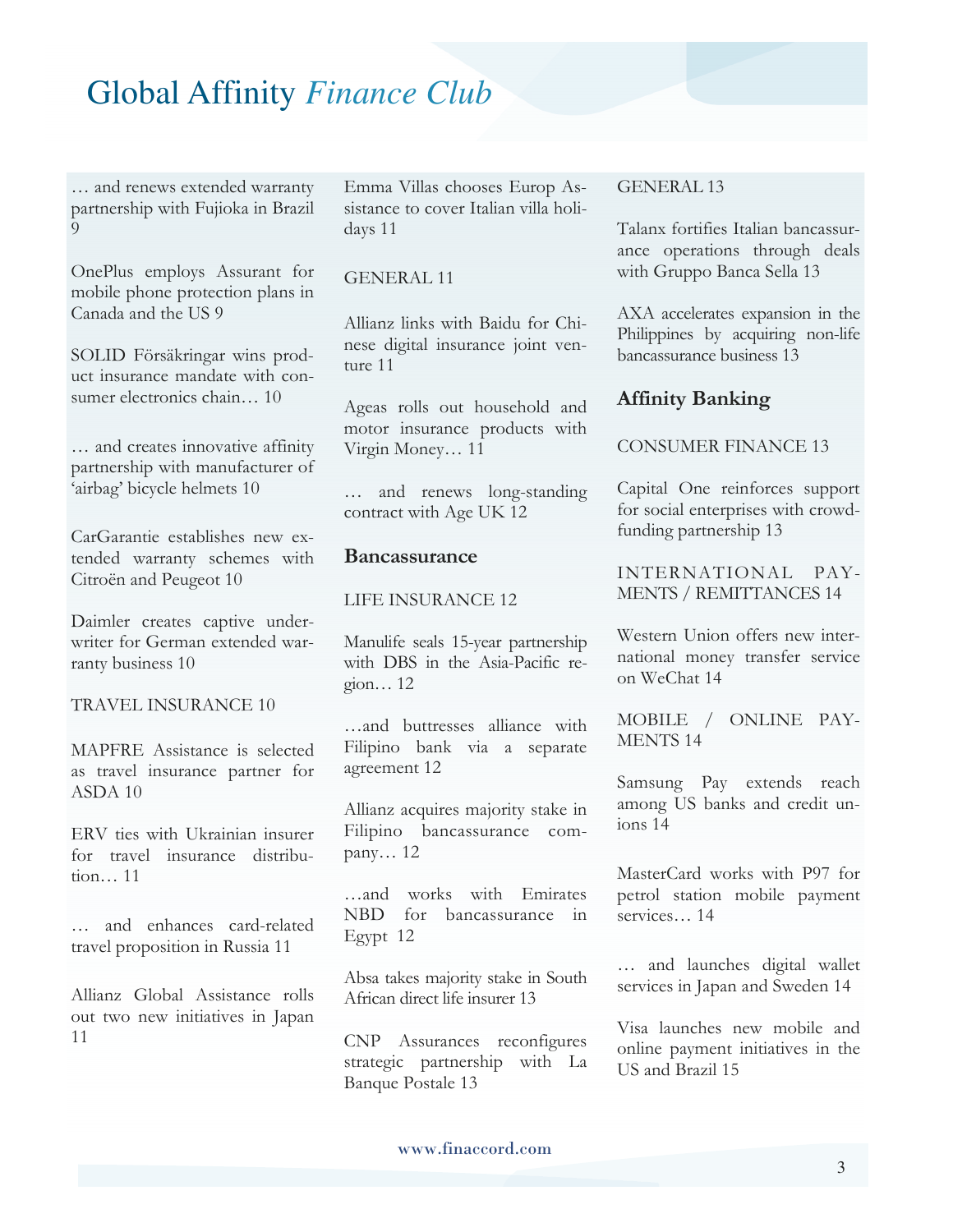#### **Table of contents**

Wirecard establishes new mobile payment solution for Android phones… 15

… and works with Orange to roll out mobile wallet app in France 15

Colruyt grows mobile payment operations in Belgium 15

Walmart launches 'Walmart Pay' as mobile payment solution with broad usage potential 16

#### PAYMENT CARD ISSUANCE AND ACCEPTANCE 16

Wirecard secures agreement for payment card acceptance with Alipay 16

#### RETAILER CARDS 16

Alliance Data wins mandate for private-label credit cards with home furnishings group 16

TD Bank Group completes acquisition of credit card portfolio from US department store 16

Scotiabank purchases selected JP Morgan Chase credit card schemes in Canada 16

#### GENERAL 17

The AA re-enters the UK banking market through partnership with Bank of Ireland 17

#### **Upcoming Finaccord reports**

The following titles will be published by Finaccord in the coming months. For more information on our unique areas of expertise, plus listings of published reports and databases, please visit our website at www.finaccord.com or email us at info@finaccord.com.

Channel Metrics: Consumer Distribution Trends in UK Accident and Health Insurance Channel Metrics: Consumer Distribution Trends in UK Annual Travel Insurance Channel Metrics: Consumer Distribution Trends in UK Breakdown Recovery Insurance Channel Metrics: Consumer Distribution Trends in UK Home Emergency Insurance Channel Metrics: Consumer Distribution Trends in UK Household Insurance Channel Metrics: Consumer Distribution Trends in UK Life Insurance Channel Metrics: Consumer Distribution Trends in UK Mortgages Channel Metrics: Consumer Distribution Trends in UK Motor Insurance Channel Metrics: Consumer Distribution Trends in UK Pet Insurance Channel Metrics: Consumer Distribution Trends in UK Single-Trip Travel Insurance Consumer Automotive Financial Services in Belgium

Consumer Automotive Financial Services in Germany Consumer Automotive Financial Services in the Netherlands Consumer Automotive Financial Services in Poland Consumer Automotive Financial Services in Spain Consumer Automotive Financial Services in Switzerland Consumer Automotive Financial Services in the UK Global Consumer Lending: Size, Segmentation and Forecast for the Worldwide Market Global Life Insurance and Retirement Savings: Size, Segmentation and Forecast for the Worldwide Market Professional Indemnity Insurance in Australia Professional Indemnity Insurance in Canada Professional Indemnity Insurance in France Professional Indemnity Insurance in Ireland Professional Indemnity Insurance in Italy Professional Indemnity Insurance in South Africa Professional Indemnity Insurance in Spain Surety Bonds in Belgium Surety Bonds in France Surety Bonds in Germany Surety Bonds in Italy Surety Bonds in the Netherlands Surety Bonds in Poland Surety Bonds in Spain Surety Bonds in Switzerland Surety Bonds in Turkey Surety Bonds in the UK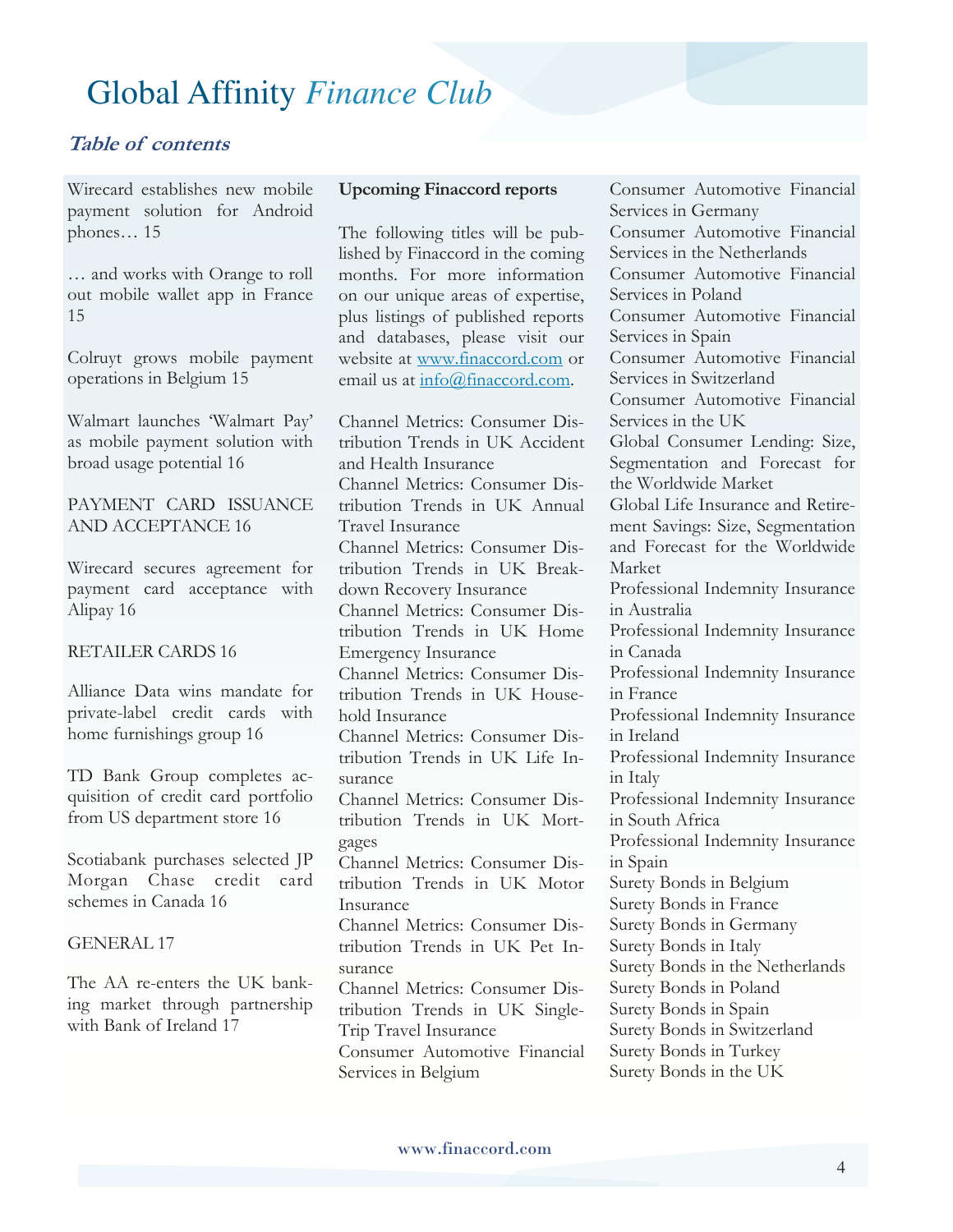

#### **Affinity Insurance News**

#### **ASSISTANCE**

#### **Aviva takes on underwriting responsibility for HomeServe assistance products**

In the UK, Aviva has announced that its UK general insurance business has signed a five-year agreement with home emergency specialist Home-Serve whereby Aviva will begin underwriting home emergency insurance and assistance products for HomeServe's UK customers, which number around 2 million.

#### **DAS provides road assistance to UK brokers through Bluefin Network**

Also in the UK, DAS has teamed up with the Bluefin Network insurance broker network to provide its road assistance service to partner brokers. The service provides cover for commercial vehicles and fleets as well as private vehicles, and represents an extension to an existing relationship between DAS and the Bluefin Network, which has been in place for more than ten years for products such as commercial legal protection insurance.

#### **RAC wins five-year road assistance contract with Brightside Group**

Again in the UK, Brightside

Group and the RAC have signed a five-year deal that will see the broker selling a variety of the RAC's road assistance products to customers across its motor book.

#### **AXA Assistance facilitates access to road assistance for people with restricted hearing**

In Italy, AXA Assistance has announced a partnership with Pedius, a mobile app that allows people with restricted hearing to use the phone. Individuals using the service can be connected directly to AXA's road assistance team and can also access a free medical helpline.

#### **Europ Assistance secures innovative health assistance partnership with Enel Energia…**

Also in Italy, Europ Assistance has teamed up with energy firm Enel Energia to create a partnership for distributing a health and well-being assistance service. Specifically, the cover on offer is targeted at individuals aged over 65, who make up around one third of the country's population, plus other family members living with them. The assistance firm claims that it is the first of its type in the market by being embedded as a free benefit within the energy company's 'ENERGIAX65' gas and electricity package that carries a fixed price for three years.

### Affinity Insurance

#### **…and teams up with German health insurance fund**

Meanwhile, in Germany, Europ Assistance has established a new assistance partnership with BKK RWE, the health insurance fund of utilities firm RWE, whereby the fund's customers (which number approximately 60,000) can make use of a 'second opinion' medical service administered by Europ Assistance which is available both by phone and in writing.

#### **Europ Assistance forges partnership with French car sharing service**

In France, Europ Assistance has partnered with car sharing service iDVROOM to offer a 'guaranteed return' service. Specifically, in the event that there is a cancellation due to emergency circumstances such as sudden illness this assistance product provides a guaranteed return taxi journey for users who book through iDVROOM.

#### **Mondial Assistance and Somfy collaborate for assistance and connected home packages**

In another development in France, Mondial Assistance (the trading name still used in France by Allianz Global Assistance) has partnered with Somfy, a company that specialises in home automation products. Specifically, the companies have jointly launched a range of offerings incorporating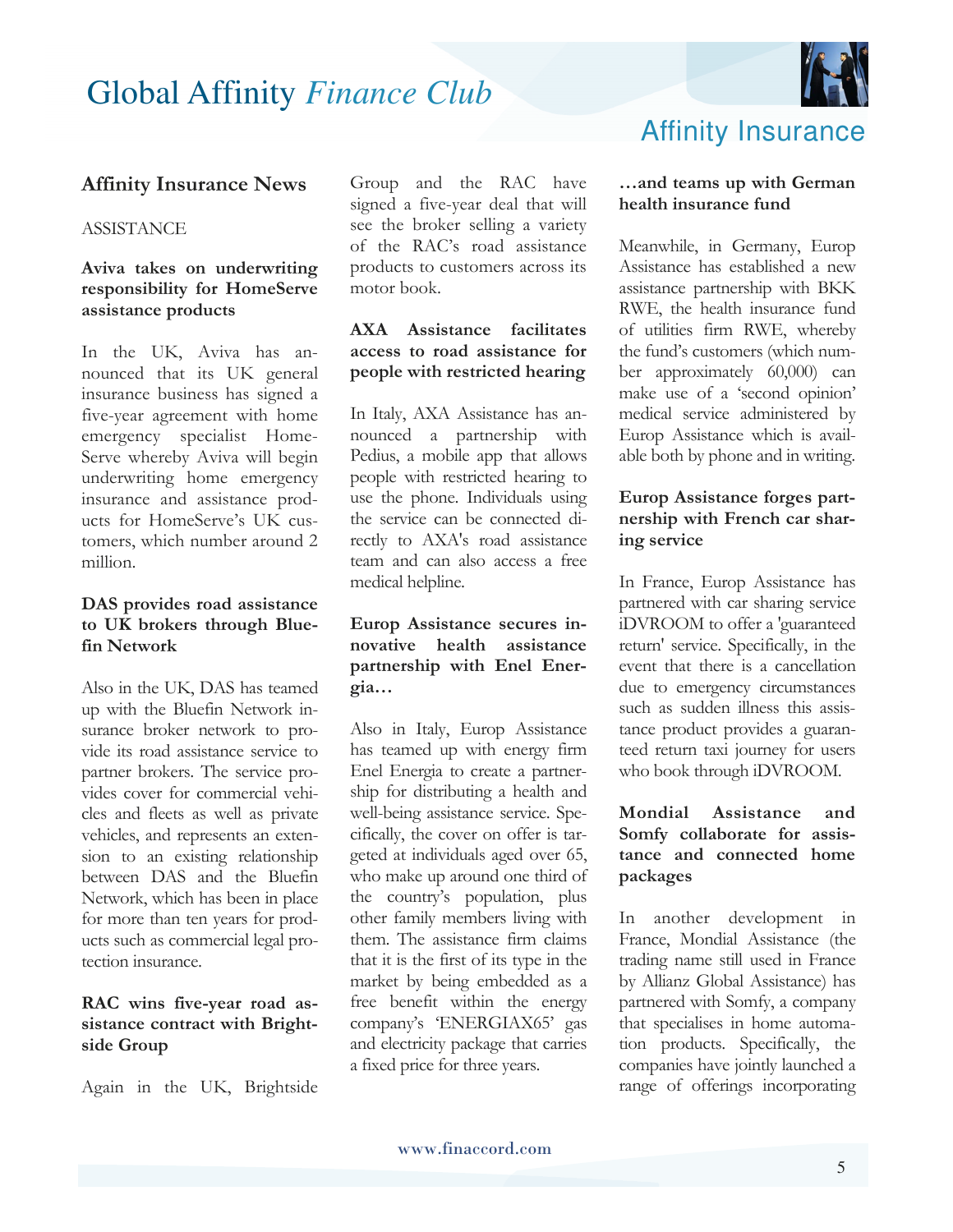

Somfy's products including a 'travel pack' which combines travel assistance with automated surveillance and operation of facilities in the home while the resident is away, a 'family pack' which includes a remote health consultation facility, home care and transport to school for children, and a home assistance package. This initiative fits with the broader objective of Mondial Assistance to enhance its assistance services with the latest technologies, including smart household devices.

#### COMMERCIAL INSURANCE

————————————--

#### **Groupama links with WeFarmUp.com 'sharing economy' website for specialised cover**

In France, Groupama has announced a tie with the WeFarmUp.com website by providing insurance for both owners and users of agricultural equipment hired through it. Following the example of 'sharing economy' websites such as Airbnb, We-FarmUp.com acts as a platform for French farmers to rent out under-utilised equipment.

**\_\_\_\_\_\_\_\_\_\_\_\_\_\_\_\_\_\_\_\_\_\_\_\_\_\_**

#### HOUSEHOLD INSURANCE

#### **RSA wins five-year household insurance partnership with the UK's largest building society…**

In the UK, RSA has announced that as of spring 2017 it will underwrite all household insurance products sold by the Nationwide, the country's largest building society, as part of an exclusive fiveyear partnership deal. This key deal reinforces RSA's position as underwriter of household cover distributed by many UK banks and building societies. The insurer currently holding the relationship with the Nationwide and that will continue to be used up to the switchover date is Direct Line Group's UK Insurance.

#### **… but loses Welsh building society mandate to Legal & General in the same area**

Also in the UK, Legal & General has displaced RSA from its long-standing household insurance distribution partnership with another building society, the Cardiff-based Principality. Its policies are being marketed by the building society online and by phone as well as in its branches.

**\_\_\_\_\_\_\_\_\_\_\_\_\_\_\_\_\_\_\_\_\_\_\_\_\_\_**

# Affinity Insurance

#### LIFE, ACCIDENT AND HEALTH INSURANCE

#### **nib seeks to expand health insurance market share through innovative partnership with Qantas**

Qantas has announced the launch of 'Qantas Assure', a health insurance program that is targeted at the 11 million members of its frequent flyer club. Underwritten by Australia-based insurer nib, 'Qantas Assure' makes use of a mobile app to track members' physical activity. In particular, the app logs the number of steps taken in a day and deposits Qantas frequent flyer points into members' account'. Members can choose from a range of daily or weekly exercise targets depending on their lifestyles with the number of points earned increasing proportionally to the target.

Points can be used with over 400 partners for flights, shopping, or towards paying premiums for 'Qantas Assure'. Qantas has stated that 'Qantas Assure' has been shaped by surveys of Australian consumers regarding their views on well-being and insurance, and that it is looking to capture a share of the Australian private health insurance market of between 2% and 3% within the first five years of launching the product.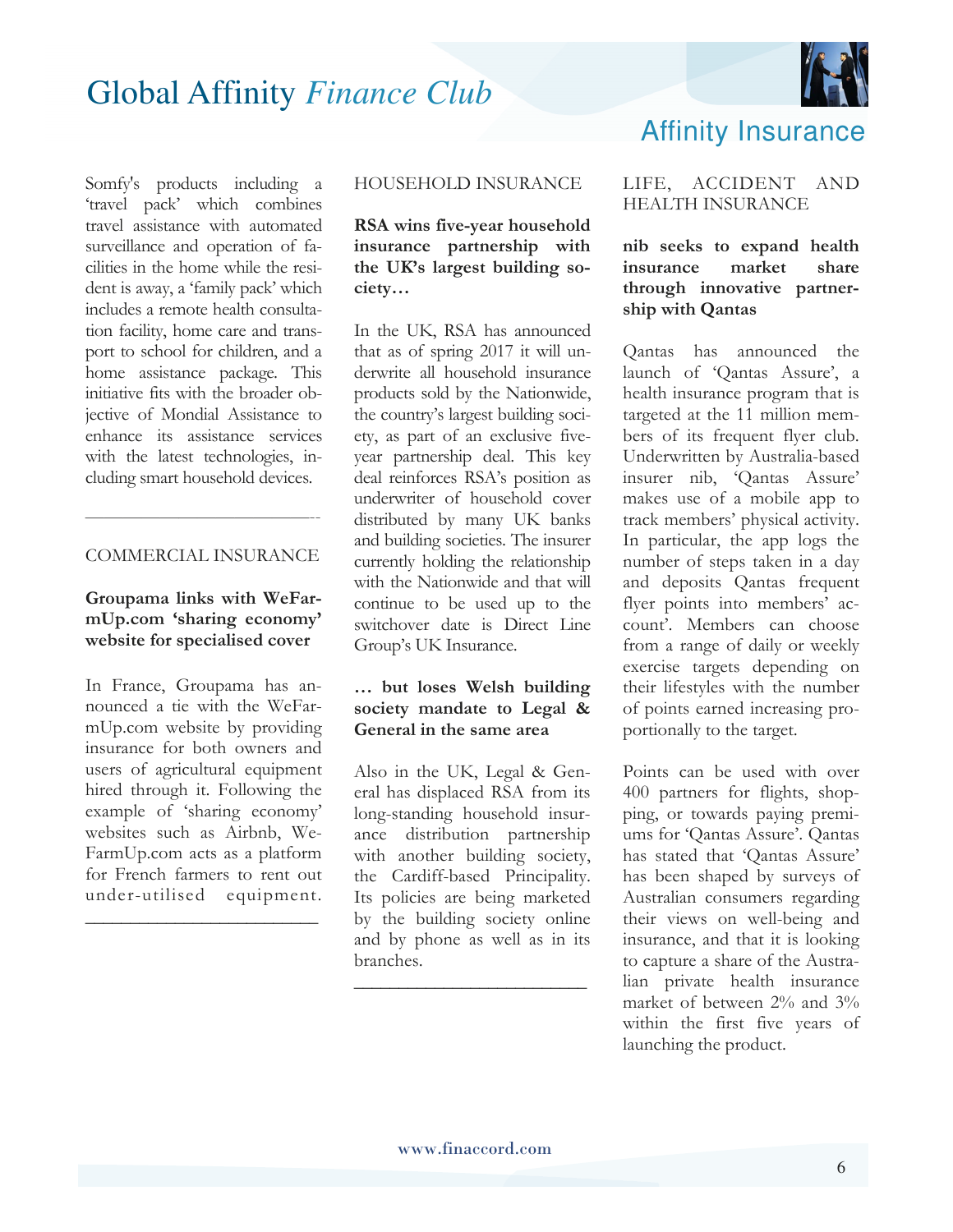

#### **Jubilee Insurance ties with Bupa for international health insurance partnership**

In Kenya, Jubilee Insurance has announced that it has begun offering international health insurance policies from Bupa. One of these products is Bupa's 'Vital Africa' emergency treatment plan which enables customers to access emergency treatment anywhere in Africa. Jubilee Insurance anticipates that the relationship will enable it to meet the growing demand for international health insurance and to provide a one-stop shop for medical cover to major corporations, private individuals and families.

#### **Aflac co-operates with private benefits exchange operator for distribution of group products**

In the US, Aflac has entered into an agreement with Liazon, an operator of private benefits exchange Bright Choices, whereby approved brokers will be able to offer its group accident, critical illness and hospital indemnity plans. Bright Choices helps employers to manage their healthcare costs and facilitates employees' purchase of dental, disability, health, life and optical insurance products.

#### **Dai-ichi Life enters into 15 year life insurance partnership with Vietnam Post**

In Vietnam, Dai-ichi Life has announced a strategic business alliance with Vietnam Post, the country's state-owned post office network, with a 15-year duration. By means of this relationship, Dai-ichi Life will be able to sell its life insurance products throughout Vietnam Post's network.

#### **AXA forges broad affinity deal for wealth management products with Spanish football team...**

In Spain, the wealth management arm of AXA has signed a deal with the second division football club Unió Esportiva Llagostera. This agreement provides the club's members as well as its players, officials and other employees with free financial advice and preferential access to AXA's personal and family protection policies plus its savings, wealth management, pension and investment products.

#### **... and unveils partnership with trade union for air traffic controllers in Spain**

Also in Spain, AXA has entered into a comparable agreement with the Unión Sindical de Controladores Aéreos (a trade union for air traffic controllers) to provide its 2,100 members and their Affinity Insurance

families with financial advice and preferential terms across a range of protection and wealth management products.

#### **Avalon creates the UK's first football-themed affinity funeral plan**

In the UK, Avalon, a provider of prepaid funeral plans, and Yorkshire-based football club Huddersfield Town F.C., have joined forces to create the country's first football-themed affinity funeral plan. The prepaid 'Terriers Funeral Plan' means that the club's supporters can make their funeral a celebration of their life as a fan of the football club. Costing GBP 4,195, benefits of the plan include the following: a coffin bearing the club's colours and crest or a traditional veneered coffin with a home shirt and name printed on the back; a blue and white floral football bouquet and condolence card from the club; the club song, 'Smile Awhile', played at the funeral service; free hire of one of the club's function rooms for the wake; ashes scattered around the pitch at the club's stadium; announcement of the policyholder's death at a home game and mention in the match day program; and funeral director services required to conduct the funeral.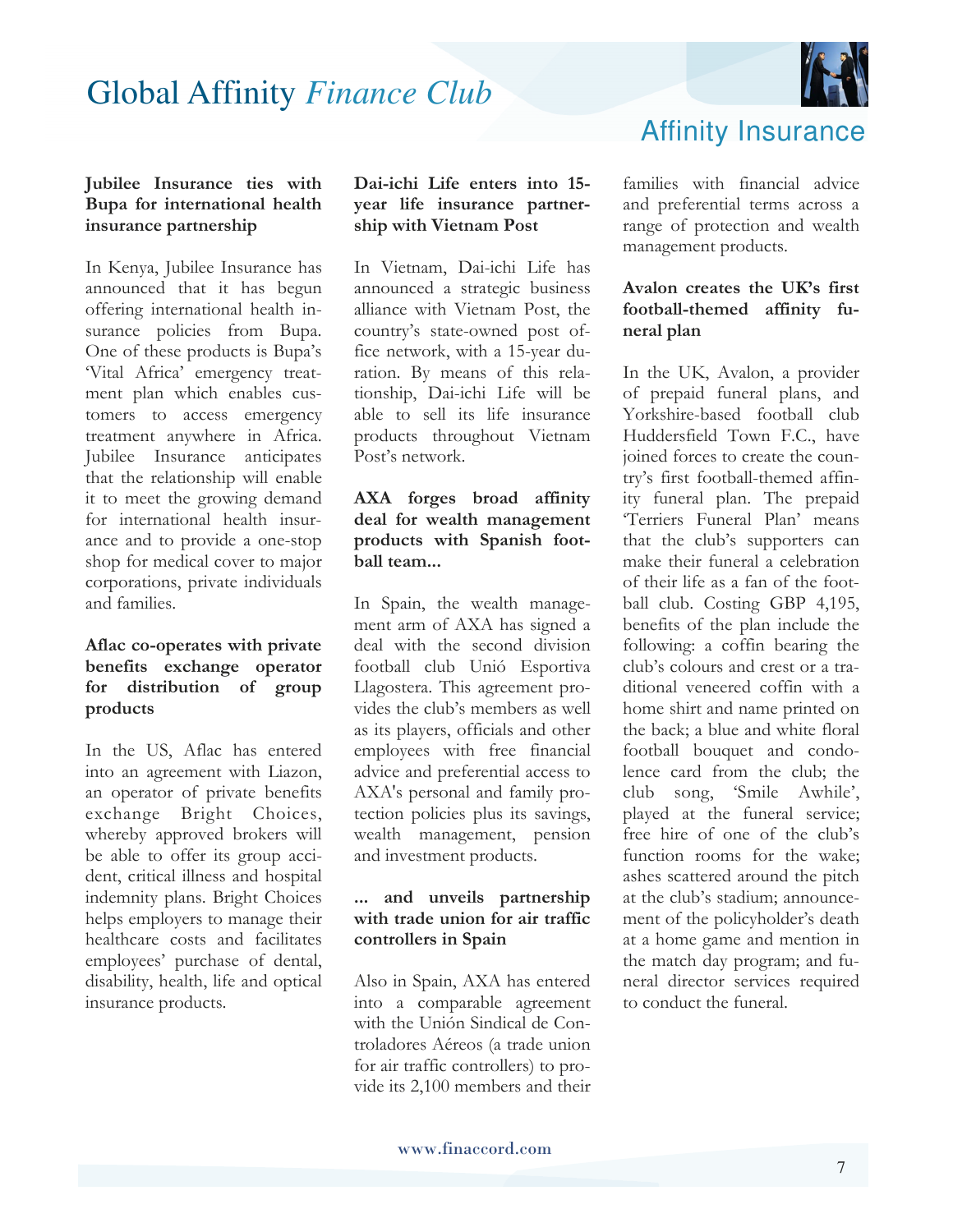

#### **Old Mutual establishes relationship with mobile operator for funeral cover**

In another deal for funeral insurance, South African mobile network operator Telkom has announced an agreement with Old Mutual to offer funeral cover to its customers. The first initiative has seen Telkom's prepaid customers receive ZAR 10,000 worth of funeral cover underwritten by Old Mutual as long as they recharge their accounts with at least ZAR 100 of credit in each calendar month.

#### MOTOR INSURANCE

#### **Groupama becomes motor insurer for Renault and Dacia car buyers in France**

**\_\_\_\_\_\_\_\_\_\_\_\_\_\_\_\_\_\_\_\_\_\_\_\_\_\_** 

In France, Renault and Dacia dealers can now offer a new motor insurance policy underwritten by Groupama's Amaguiz brand. This initiative has been launched with a major promotion including a first year of insurance for just EUR 1 on a selection of new cars, while other new and approved used cars carry three months of free insurance for the first year of the policy. Upon purchase of the cover, customers are contacted directly by Amaguiz with the underwriting and subsequent administration then carried out online.

**Jubilee Insurance extends footprint in Central Africa through automotive group partnership** 

Kenyan group Jubilee Insurance has launched operations in DR Congo through a deal with the country's CMC Motors automotive chain. Specifically, it has introduced a one-stop insurance package for its partner's automotive dealers consisting of its entire portfolio of products. The deal with CMC Motors, which is wholly owned by Dubai-based Al-Futtaim Group, provides vehicle buyers with insurance and also encompasses valuation, repair and servicing benefits.

#### **Brightside Group changes motor insurance distribution model with ASDA**

In the UK, supermarket chain ASDA has announced that it is discontinuing sales of its branded car and van insurance products in favour of switching to a motor insurance comparison service run in conjunction with broker Brightside Group, which acted previously as its partner for branded policies. However, Brightside will continue to service on-going branded policies sold through ASDA and will also carry on offering ASDA-branded car and van insurance cover as an option to customers renewing those policies.

#### NICHE INSURANCE

#### **Allianz Global Assistance develops new GAP insurance proposition for BMW**

Four new developments have been identified in UK niche insurance markets in recent months.

First, BMW has launched an upgraded shortfall (GAP) insurance policy in partnership with Allianz Global Assistance which it worked with anyway for its previous offer in this area. The main new feature of the product, which can be used in conjunction with BMW and MINI vehicles, as well as for any vehicles financed by Alphera (a subsidiary of BMW Financial Services), is that it covers up to 100% of the vehicle's invoice price, without requiring the customer to select GBP 10,000 or GBP 20,000 as predetermined levels of cover. Hence, this can include cover for vehicle purchases worth up to GBP 120,000 for high-value cars financed by Alphera. Furthermore, cover can be acquired for one-year, two-year, and four-year periods.

#### **Brightside Group collaborates with Ryan Direct Group for niche automotive insurance**

Secondly, broker Brightside Group has recently entered into a deal with Ryan Direct Group (RDG), part of the Chicago-

\_\_\_\_\_\_\_\_\_\_\_\_\_\_\_\_\_\_\_\_\_\_\_\_\_\_\_\_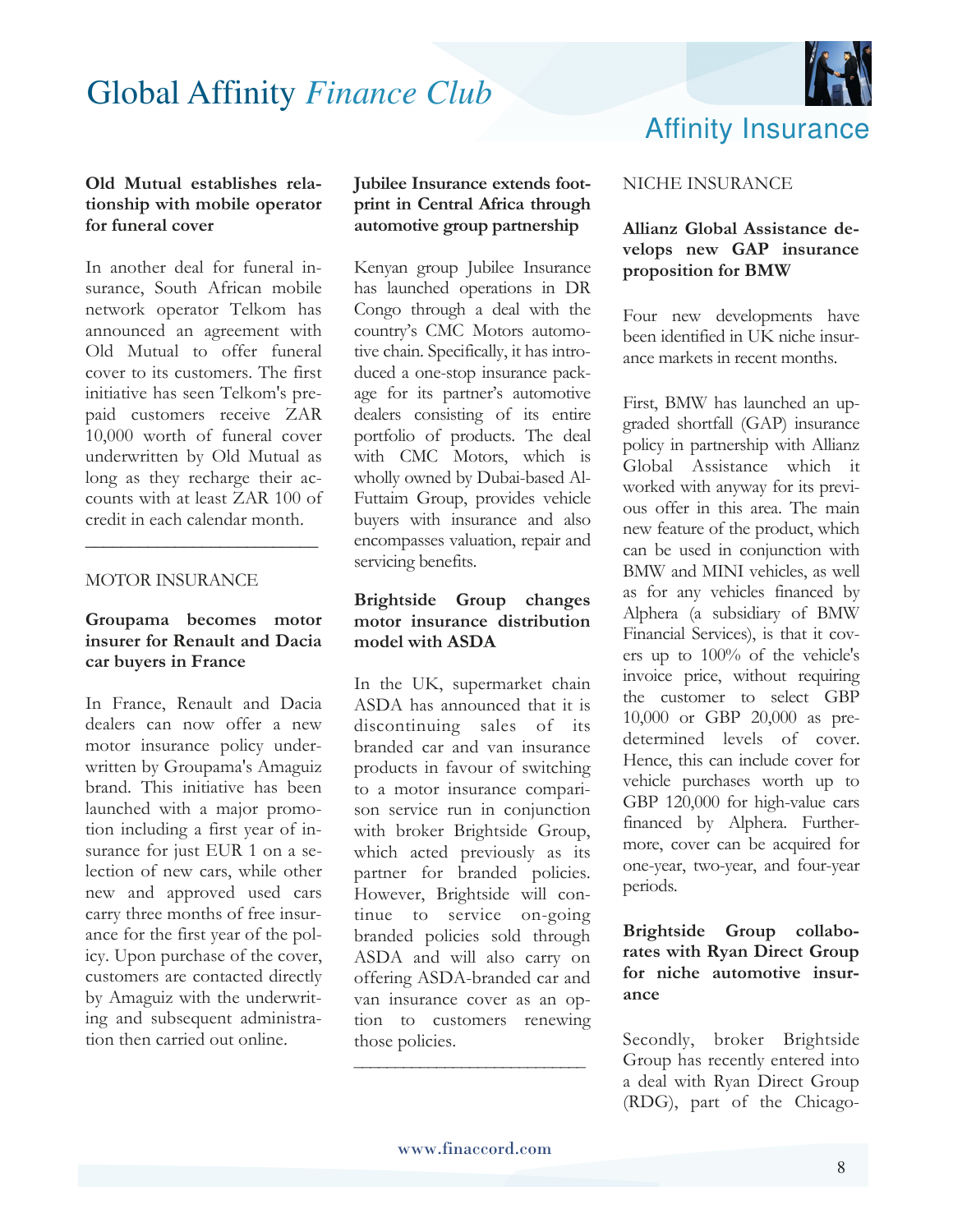

based Ryan Specialty Group, to distribute a full suite of ancillary automotive insurance products. These include excess protection, key protection, personal accident, windscreen and replacement vehicle cover. Brightside will sell the products, collect premiums and manage the fulfilment, while RDG will handle administration and claims alongside its insurer partners.

#### **UK General partners with Open GI to distribute motor insurance add-ons to brokers**

Thirdly, managing general agent UK General has become one of the first insurance providers to distribute motor add-on cover to brokers via Open GI's software platform, with GAP insurance soon to follow. This deal enables brokers to offer quotes based on existing vehicle information already given in a customer's motor insurance quote.

#### **Legal & General begins underwriting own pet insurance policies**

Finally, Legal & General has begun underwriting risks for all new business for its pet insurance product. Since 2012, it has offered customers the ability to arrange pet insurance cover for dogs and cats both directly and using online aggregators such as Confused.com, GoCompare.com and MoneySupermarket.com, with policies managed by Ultimate Pet Partners and underwritten by Ultimate Insurance Company. Going forwards, its policies, which come in three variants, namely accident only, accident and illness, and a premium version of accident and illness, will continued to be administered by Ultimate Pet Partners.

#### **ARAG develops tailored legal protection policies for Portuguese trade association members**

Meanwhile, in Portugal, insurer ARAG and broker Tempu have sealed an agreement with the Asociaçao Nacional do Ramo Automóvel (ARAN, the country's automotive trade association) for the provision of tailored legal protection insurance policies to the association's members, who include dealers, repair shops and transportation companies.

#### PRODUCT WARRANTIES / INSURANCE

**BNP Paribas Cardif works with Croatian mobile operator for mobile device insurance…** 

In Croatia, mobile network operator Vipnet has teamed up with BNP Paribas Cardif to offer mobile phone and gadget insurance covering accidental damage. Customers can pay for the insurance directly via their

### Affinity Insurance

Vipnet accounts without needing to fill in any additional documentation. Moreover, users with Apple mobile devices receive an extended warranty for an additional year after Apple's own factory warranty expires, covering an unlimited number of repairs, as well as the replacement of the device in case of irreparable damage. Private users can insure one device while business users can insure up to 20 separate devices.

#### **… and renews extended warranty partnership with Fujioka in Brazil**

In Brazil, BNP Paribas Cardif has renewed its partnership for extended warranties with Fujioka, a major retailer of consumer electronics. The relationship has a three-year duration and entails the provision of extended warranties for smartphones, tablets, cameras, personal computers and other items.

#### **OnePlus employs Assurant for mobile phone protection plans in Canada and the US**

In North America, technology company OnePlus has linked up with Assurant to offer its Canadian and US customers protection plans for its newly-released smartphones, the 'OnePlus X' and 'OnePlus 2'. Specifically, Assurant's 'On-Guard' protection plans will cover technical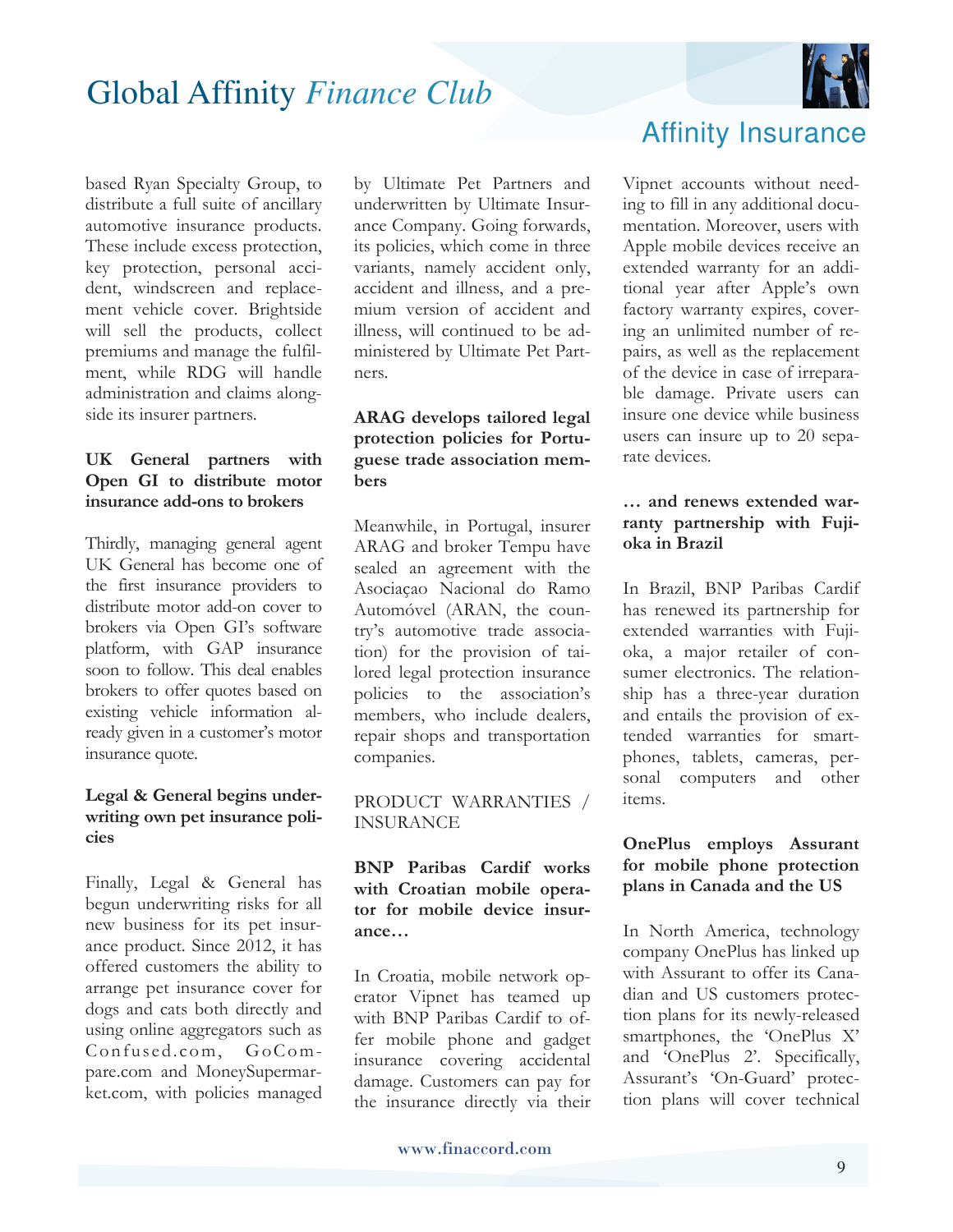

breakdown after the warranty expires. Three single-payment options are priced at between USD 20 and USD 80, and offer consumers the choice of purchasing cover for 12, 18 or 24 months. There is no deductible for claims for technical failure and accidental damage cover against breakages and spills is available through the 18-month and 24-month plans.

#### **SOLID Försäkringar wins product insurance mandate with consumer electronics chain…**

In Sweden, consumer electronics retail chain Euronics has selected SOLID Försäkringar as its extended warranty and insurance provider. Specifically, goods purchased from Euronics can be insured for a year at a time, with the policy covering both technical malfunctions and accidental damage.

#### **… and creates innovative affinity partnership with manufacturer of 'airbag' bicycle helmets**

Moreover, in both Denmark and Sweden, SOLID Försäkringar has added to its large number of bicycle insurance partnerships by beginning to work with Hövding, a company which produces automatically inflating 'airbag' bicycle helmets. In fact, the insurance in scope covers damage to the helmet incurred in an accident. It is free for 12 months following purchase of a helmet and can be optionally extended after the first year.

#### **CarGarantie establishes new extended warranty schemes with Citroën and Peugeot**

European automotive extended warranty specialist CarGarantie has increased the number of countries in which it provides warranties for Citroën and Peugeot cars. First, in the Czech Republic, it has introduced an extended warranty program for these brands' new cars valid for 24 months while approved used cars from these marques are covered for 24 months or up to 60,000 kilometres. Moreover, other used cars can be covered for either 12 or 24 months with an option to extend for another 12 months until the car reaches eight years' old or 180,000 kilometres.

Secondly, in Croatia, CarGarantie has extended its co-operation with Citroën through a warranty for used cars valid for 12 months. This program is available for used cars up to ten years old and up to 200,000 kilometres covered, and initially covers 100% of the cost of labour and materials. The guarantee is valid for 12 months and can be for vehicles with electric or hybrid drives as well as those with conventional engines. Customers do not have to make a

### Affinity Insurance

down-payment although they have to pay part of the materials cost after 80,000 kilometres. The cover is attached to the car rather than the car owner and passes automatically to a new owner if the car is sold.

#### **Daimler creates captive underwriter for German extended warranty business**

In another development concerning automotive extended warranties, drivers of Mercedez-Benz cars in Germany have been able since the start of 2016 to arrange new and pre-owned vehicle extended warranties at dealerships that are underwritten by Mercedes-Benz Versicherung which has become the captive underwriter for this type of policy in Daimler's home market. Previously, they had been underwritten by CarGarantie albeit that company is continuing to administer the policies.

#### TRAVEL INSURANCE

#### **MAPFRE Assistance is selected as travel insurance partner for ASDA**

\_\_\_\_\_\_\_\_\_\_\_\_\_\_\_\_\_\_\_\_\_\_\_\_\_

In the UK, MAPFRE Assistance has secured a new partnership for travel insurance with ASDA Money, the financial services division belonging to one of the country's largest supermarket chains. All of ASDA's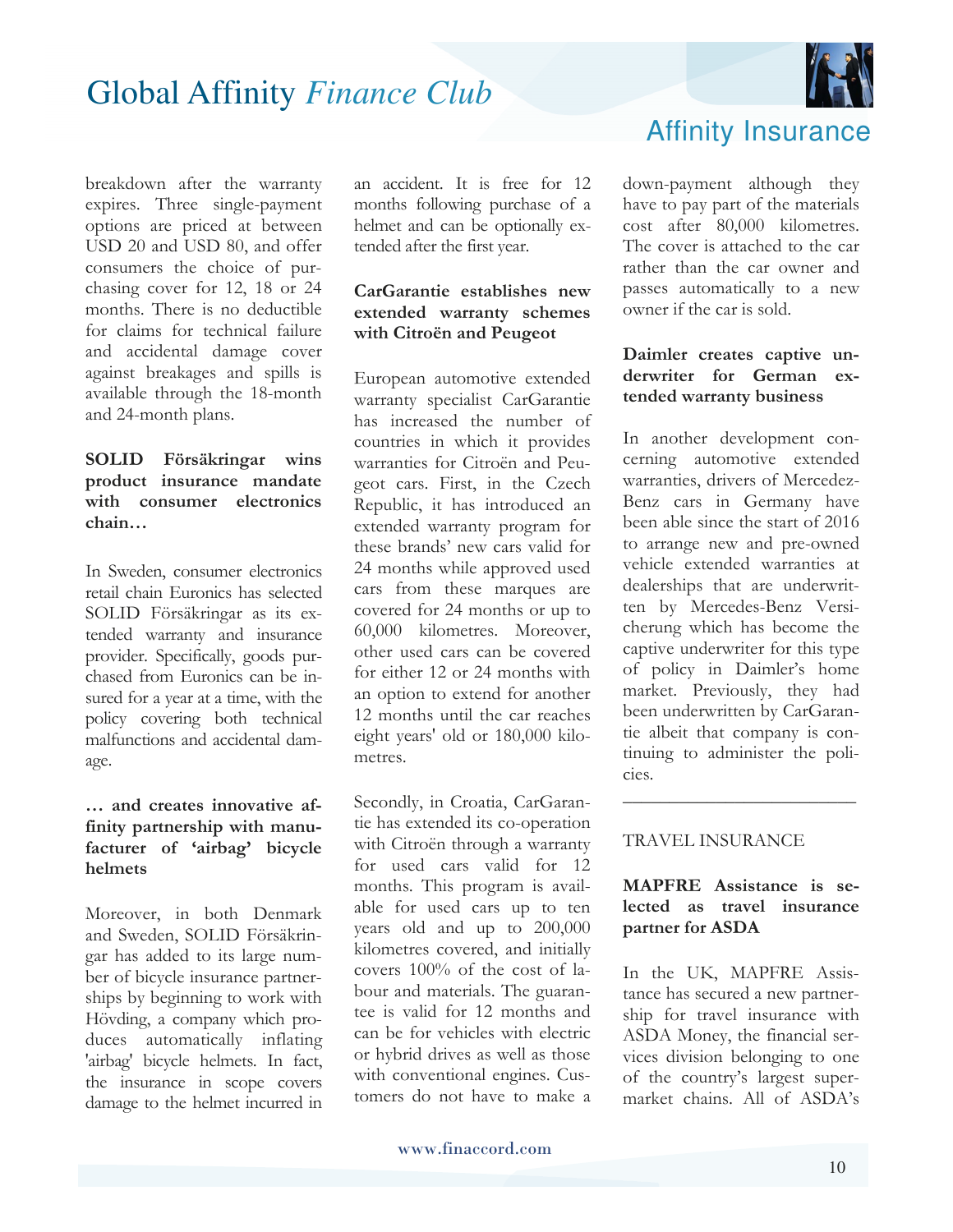

distribution capabilities will be used in this context**,** with MAP-FRE Assistance having won this mandate from ACE, the previous incumbent**.** Initiatives for new insurance products involving the two partners are currently in consideration.

#### **ERV ties with Ukrainian insurer for travel insurance distribution…**

In Ukraine, travel insurance specialist ERV (owned ultimately by Munich Re) has announced a partnership with insurer PROSTO whereby the latter will make ERV's travel cover available through its distribution network. Aside from this agreement, ERV has further plans to work in the same sphere with another 16 insurers in the country, including Inter-Policy, Krayina, Talisman and UNIQA.

#### **… and enhances card-related travel proposition in Russia**

In Russia, ERV has added to the annual travel insurance it currently provides for holders of premiumlevel credit cards issued by Raffeisenbank. The broader cover includes accident, dangerous

sports, flight delay, liability and loss of baggage cover and is valid both within Russia for domestic travel and worldwide for international trips. In addition to policies packaged with credit cards, Raffeisenbank can also sell ERV's annual travel insurance directly to customers.

#### **Allianz Global Assistance rolls out two new initiatives in Japan**

In Japan, Ticket Guard (a subsidiary of Allianz Global Assistance) has announced a deal with benefits services company Benefit One, providing cancellation insurance for travel booked through its partner's 'Benefit Station' platform. Benefit One reported a total of 7.34 million members in September 2015 making it one of the largest welfare service providers in Japan.

#### **Emma Villas chooses Europ Assistance to cover Italian villa holidays**

In a final deal for travel insurance identified in the most recent quarter, Italian inbound tour operator Emma Villas has inked an agreement with Europ Assistance



whereby the latter will provide cancellation insurance for villas booked by both residents of Italy and those from other European countries. Broader travel insurance will also be available on an optional basis including cover for medical expenses and early departure plus road assistance.

\_\_\_\_\_\_\_\_\_\_\_\_\_\_\_\_\_\_\_\_\_\_\_\_\_\_

#### GENERAL

#### **Allianz links with Baidu for Chinese digital insurance joint venture**

In China, Allianz, internet giant Baidu and Asian investment firm Hillhouse Capital Group have agreed to establish a nationwide online insurance company. The joint venture will apply for a nationwide digital license to distribute a variety of insurance solutions online with a focus on short-term health, lifestyle protection and travel cover plus policies related to ecommerce.

#### **Ageas rolls out household and motor insurance products with Virgin Money…**

In the UK, insurer Ageas and 'challenger' bank Virgin Money have rolled out a strategic partnership that was originally announced in 2014, and which is centred on household and motor insurance. The household insurance products are underwritten solely by Ageas while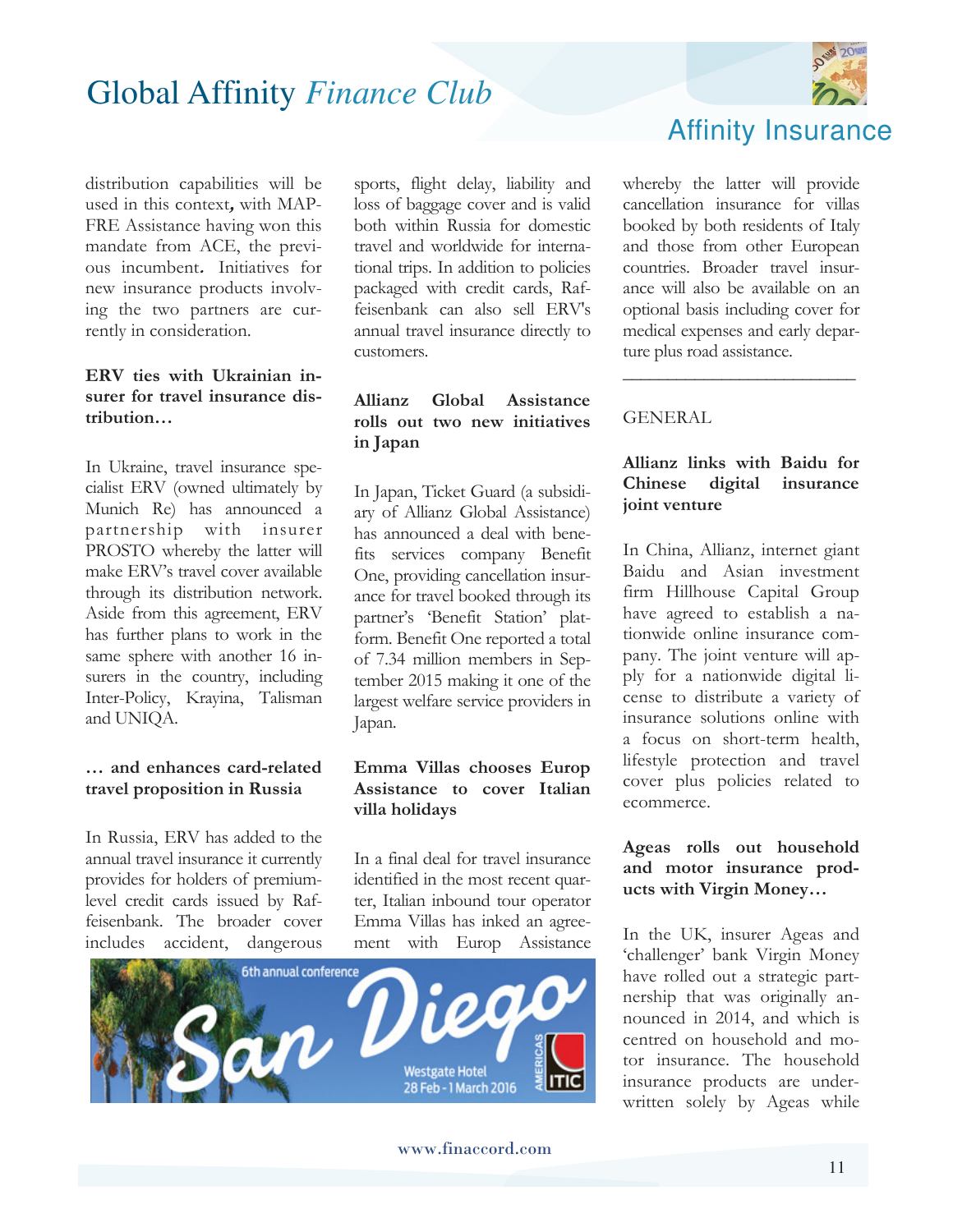

motor policies are being underwritten by a panel of insurers managed by Ageas Retail. Moreover, Ageas is also supporting Virgin Money by providing sales, servicing, administration and claims management support for a range of policies that incur no administration fees for cancellation or minor changes.

#### **… and renews long-standing contract with Age UK**

Ageas has also been selected again as Age UK's long-term partner for insurance by signing a new ten-year deal with the charity. In fact, the agreement is a re-affirmation of a decadelong relationship, that will continue to see Ageas providing fee -free home, motor and travel insurance with no upper age limits or hidden administrative fees to Age UK customers and supporters. Age UK is the country's largest charity focused on older people and its commercial arm has a customer base of around 1.3 million individuals.

#### **Bancassurance**

#### LIFE INSURANCE

#### **Manulife seals 15-year partnership with DBS in the Asia-Pacific region…**

\_\_\_\_\_\_\_\_\_\_\_\_\_\_\_\_\_\_\_\_\_\_\_\_\_\_

In the Asia-Pacific region, banking group DBS and Manulife Financial Asia have launched a 15year distribution agreement covering the bank's outlets in China, Hong Kong, Indonesia and Singapore. Specifically, Manulife has begun acting as the key provider of bancassurance products for the customers of DBS in these four markets. The partnership aims to further strengthen the group's regional life and health insurance distribution capabilities, and significantly expands Manulife's existing relationship with DBS.

#### **…and buttresses alliance with Filipino bank via a separate agreement**

In addition, Manulife has been granted a licence by the Central Bank of the Philippines to cross -sell bancassurance products via China Bank Savings (CBS), the savings bank arm of China Bank. The move means that China Bank Savings is now allowed to offer Manulife's insurance, investment and savings products. The strategic alliance between Manulife's Philippine operations and China Bank began in 2007 through the creation of Manulife China Bank Life Assurance Corporation (MCBL)

**Bancassurance** 

as a joint venture. In fact, MCBL continues to act as the insurance provider used by China Bank's main retail banking business.

#### **Allianz acquires majority stake in Filipino bancassurance company…**

Another initiative in the Philippines has seen Allianz and the Philippine National Bank (PNB) enter into a 15-year exclusive distribution partnership by means of which Allianz has agreed to acquire 51% of PNB Life Insurance, a subsidiary of PNB, which will provide it with exclusive access to the bank's distribution network of more than 660 branches plus around 4 million customers. In 2014, PNB Life Insurance was the tenth-largest life insurance company in the Philippines with new business premiums of around EUR 78 million.

#### **…and works with Emirates NBD for bancassurance in Egypt**

Meanwhile, in Egypt, Allianz has signed an agreement with

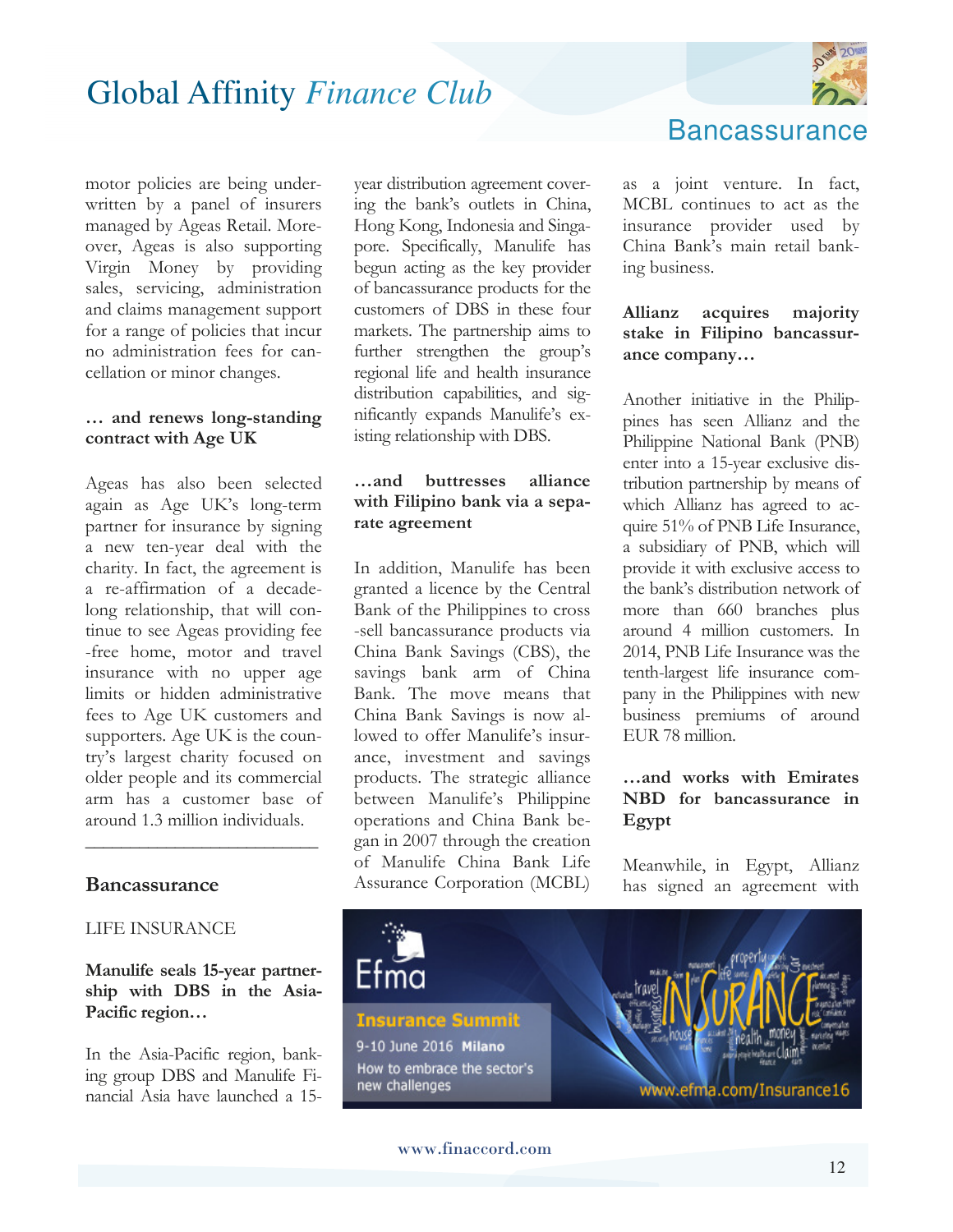

banking group Emirates NBD to offer bancassurance services to all of the bank's clients in the country. Products and services on offer include term life insurance, lifetime financial planning, education plans, retirement plans, group life plans, group pension plans, and investment plans. Investment funds are also being provided that suit the specific needs of both individual and corporate clients.

#### **Absa takes majority stake in South African direct life insurer**

In South Africa, banking group Absa (itself owned by Barclays) has invested ZAR 100 million for a 75% stake in direct life insurer Instant Life as part of a plan to grow its bancassurance division further. Instant Life, an online life insurance distribution platform, has a portfolio of 14,000 policies with an average sum insured of approximately ZAR 700,000 (around USD 42,670) per policy. The insurer, which launched in 2008, offers life, disability and critical illness insurance to South African consumers.

#### **CNP Assurances reconfigures strategic partnership with La Banque Postale**

In France, CNP Assurances and La Banque Postale have announced the signature of a preliminary memorandum of understanding for the renewal of

their long-standing partnership. In principle, CNP Assurances has agreed to continue providing life insurance and capitalisation policies to La Banque Postale's customers for ten years starting from 2016. CNP Assurances will also provide mortgage -related creditor insurance policies for the next decade replacing La Banque Postale Prévoyance as underwriter albeit the latter will continue to deal with individual protection policies sold to the customers of its parent.

#### GENERAL

#### **Talanx fortifies Italian bancassurance operations through deals with Gruppo Banca Sella**

**\_\_\_\_\_\_\_\_\_\_\_\_\_\_\_\_\_\_\_\_\_\_\_\_\_\_**

Germany-based Talanx group has strengthened its bancassurance business in Italy by acquiring the insurance companies formerly belonging to Gruppo Banca Sella. In fact, it has acquired 100% of the equity capital of life insurer CBA Vita and its subsidiary Sella Life, as well as the remaining 49% in non-life insurer InChiaro Assicurazioni that it did not own already. The exact purchase price was not disclosed although it is known that it includes a component related to future performance given that the insurers will continue to have the exclusive right to sell through the banking group's distribution network.

#### **AXA accelerates expansion in the Philippines by acquiring non-life bancassurance business**

In the Philippines, AXA has extended its successful partnerships with GT Capital and Metrobank to include the distribution of non-life insurance products through the acquisition of GT Capital's subsidiary Charter Ping An Insurance Corporation (CPA). AXA has paid PHP 2.3 billion (around USD 50 million) for CPA which in 2014 was is the fifth-ranked insurer in the Philippines with gross written premiums of around USD 75 million in 2014, while Metrobank is the second-ranked bank in the Philippines in terms of assets and deposits, with a network of 938 branches nationwide. Indeed, the bank has been distributing AXA's life and savings insurance products since 1999.

#### **Affinity Banking**

#### CONSUMER FINANCE

**Capital One reinforces support for social enterprises with crowd-funding partnership** 

**\_\_\_\_\_\_\_\_\_\_\_\_\_\_\_\_\_\_\_\_\_\_\_\_\_\_**

In the US, Capital One has agreed to begin offering loans charging no interest to owners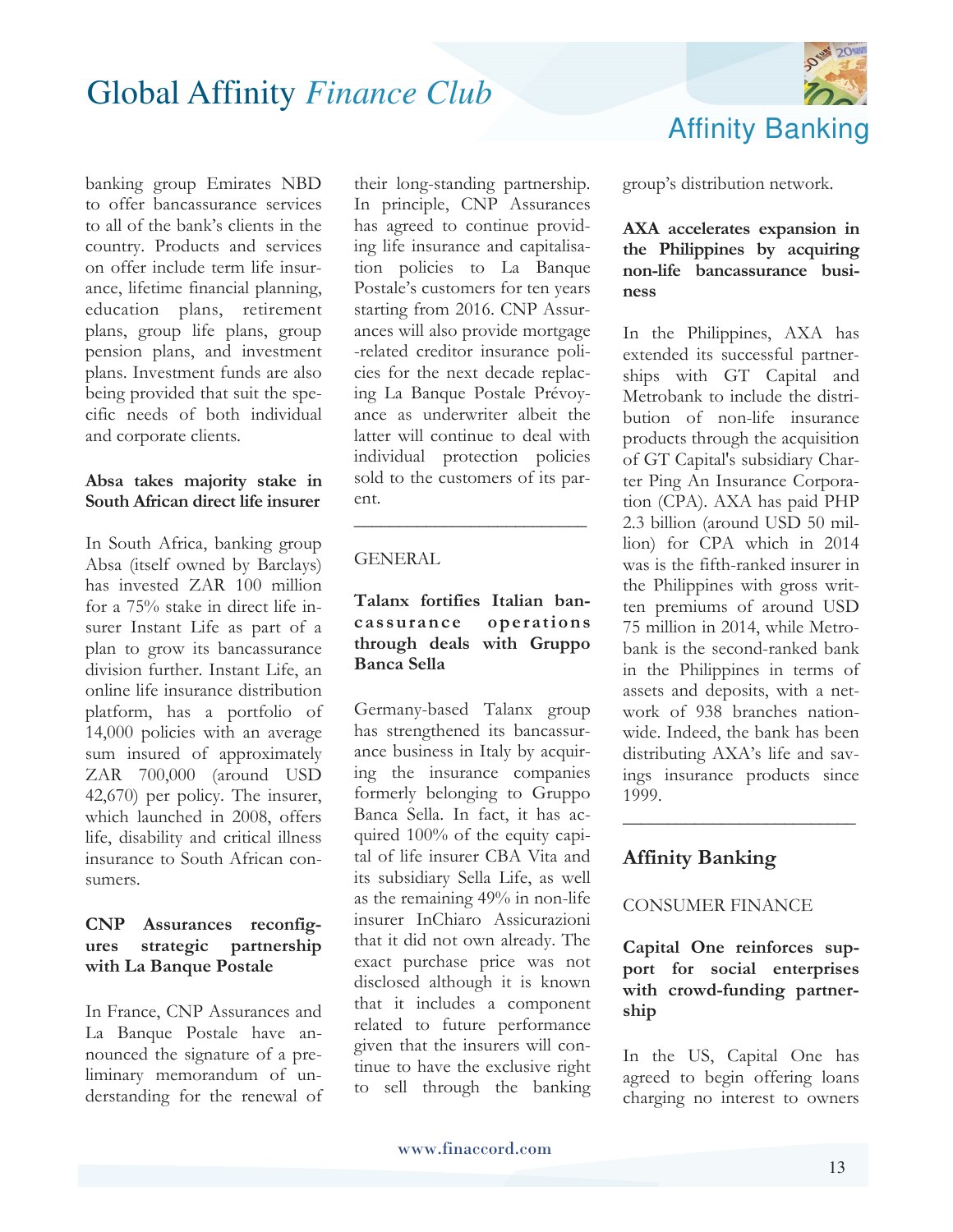

of small businesses that are based in San Francisco, that have a positive social impact and that sign up with Kiva, a crowd-funding website based in the city that supports 1.7 million entrepreneurs around the world. Typical businesses in this respect include those owned by immigrants such as neighbourhood shops that play a fundamental role in their community and those set up to hire at-risk youth or to support local food ecosystems. Visitors to Kiva can choose the entrepreneur that they want to help to crowd-fund with a loan of USD 25 or more and Capital One has undertaken to match every dollar lent to them up to a maximum of USD 75,000, albeit with an average anticipated to be around USD 5,000.

#### INTERNATIONAL PAY-MENTS / REMITTANCES

**\_\_\_\_\_\_\_\_\_\_\_\_\_\_\_\_\_\_\_\_\_\_\_\_\_\_**

#### **Western Union offers new international money transfer service on WeChat**

In the US, Western Union has signed a deal to offer WeChat users the ability to make international remittances via its  $W e$  Connect' platform. 'WeConnect' integrates with messaging and social media platforms to enable users to transfer money and consumers are able direct funds to Western Union retail agents in over 200 countries around the world using their bank cards and accounts. The agreement means that WeChat is the first social media application to provide a technological platform to support person-to-person cross-border money transfer capabilities and it plans to roll out the service to additional countries in future. WeChat is owned by Chinabased Tencent Holdings and, together with its sister product Weixin, had over 650 million active user accounts at the end of September 2015, making it one of the world's fastestgrowing social apps.

MOBILE / ONLINE PAY-**MENTS** 

**\_\_\_\_\_\_\_\_\_\_\_\_\_\_\_\_\_\_\_\_\_\_\_\_\_\_**

#### **Samsung Pay extends reach among US banks and credit unions**

Also in the US, a number of new banks and credit unions have added their credit and debit cards to the Samsung Pay mobile payment system. This arrangement allows those with cards issued by Achieva Credit Union, Associated Bank, Bay-Port Credit Union, Bethpage Federal Credit Union, Cambridge Savings Bank, Citizens Equity First Credit Union (CEFCU), KeyBank, Navy Federal Credit Union, Security Services Federal Credit Union, Sun-Trust, USC Credit Union and Virginia Credit Union to use Affinity Banking

Samsung mobile phones to make payments at participating retailers.

Moreover, card customers of JP Morgan Chase are also now able to make mobile payments for their purchases using the 'S6' and other Samsung devices by swiping up on their phones and scanning their fingerprints in order to make a purchase. Samsung Pay users are assigned a device account number which they can quote to process payments and this eliminates the need to share the customer's card number with the merchant or store it on the device.

#### **MasterCard works with P97 for petrol station mobile payment services…**

In a related development in the US, MasterCard has partnered with mobile commerce specialist P97 which operates PetroZone, a mobile commerce platform linked to petrol stations. The agreement enables fuel companies to develop apps allowing customers to search for petrol stations and to make mobile payments for fuel and other items.

#### **… and launches digital wallet services in Japan and Sweden**

In Japan, MasterCard has created a partnership with Dai Nippon Printing, card provider UC Card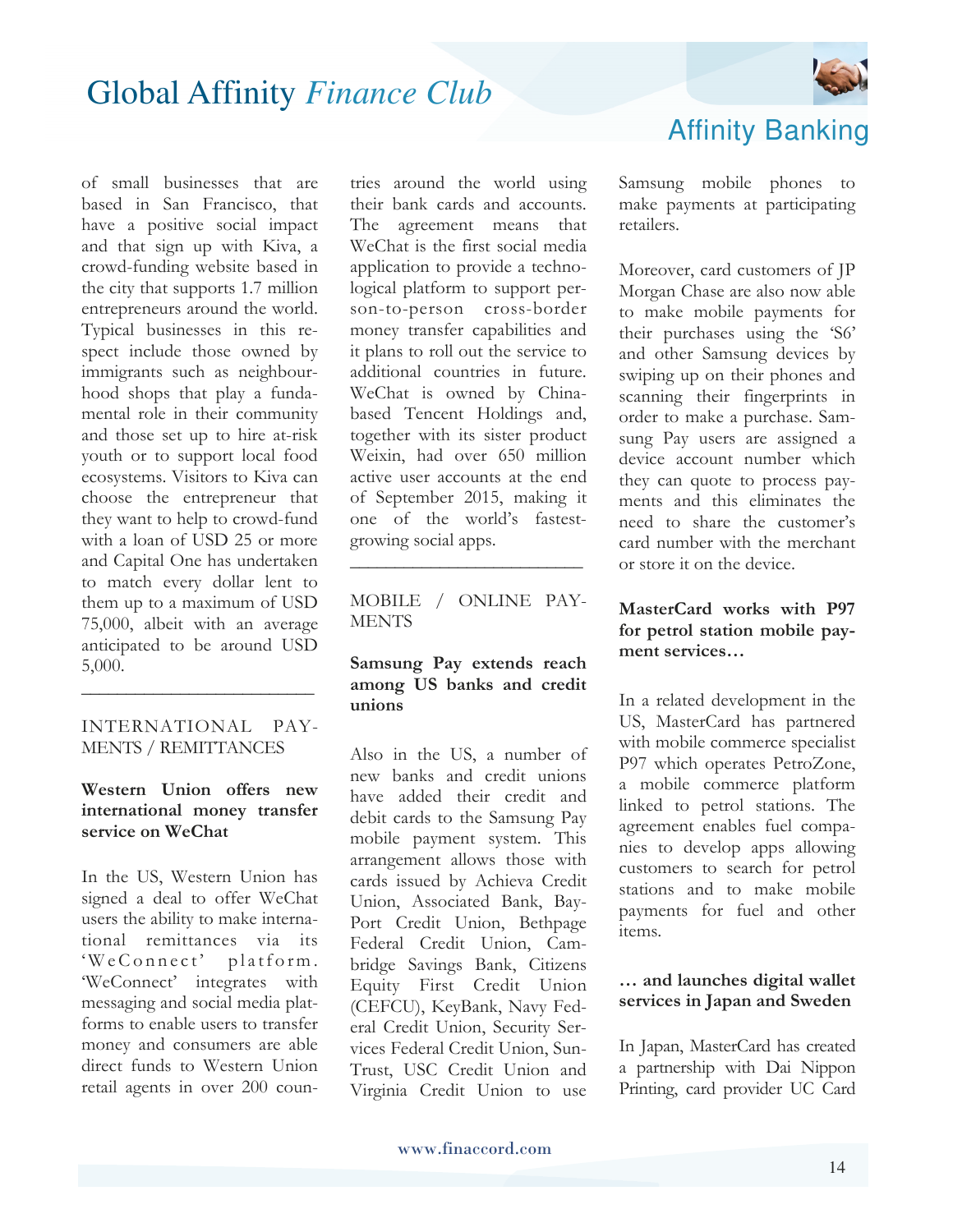

(part of the Mizuho Financial Group), and beauty salon chain BRANCHE to launch My Wallet, a service available through BRANCHE's mobile app. This service allows payments through MasterCard's digital wallet system, MasterPass, or Dai Nippon Printing's mobile prepaid system and the launch follows an agreement forged originally by Dai Nippon Printing, MasterCard and UC Card in 2014.

MasterPass has also been launched in Sweden, the first country in the Nordic region to be covered by this service. Nordea, SEB and Swedbank have all signed up to it at its launch allowing their account holders to digitally store card and shipping address details, and to use these to pay for goods and services online. Two other banks – ICA Banken and Resurs Bank – are also expected to participate in future.

#### **Visa launches new mobile and online payment initiatives in the US and Brazil**

Meanwhile, back in the US, Visa has announced a partnership with fuel company Chevron which will allow for mobile payments to be made at Chevron petrol stations beginning with around 20 in San Francisco and Silicon Valley. In addition, in Brazil, it has launched its online checkout service Visa Checkout with football ticket merchant Futebolcard being the first vendor to offer the service.

#### **Wirecard establishes new mobile payment solution for Android phones…**

In Europe, Wirecard has launched 'boon', a mobile payment solution for Android phones that is initially available in Austria, Belgium, Germany and the Netherlands, with other countries to follow. This service, which is based on a prepaid MasterCard card issued by Wirecard and that can be topped up by bank transfer or credit card, makes mobile contactless payments possible across a large number of retailers, petrol stations and restaurants that accept MasterCard. To use it, customers need to download the Android app on their phones.

#### **… and works with Orange to roll out mobile wallet app in France**

In France, telecoms firm Orange has launched its mobile wallet app, 'Orange Cash', which is supported by Wirecard. The app combines contactless mobile payments with real-time loyalty and couponing deals from participating retailers through a platform managed by Wirecard that displays cardlinked offers. More than 30,000 retailers such as IKEA, Picard and Relay have participated in the launch phase and 'Orange Cash' users can now pay at any Affinity Banking

contactless visa terminal in around 324,000 stores across the country and at 2.8 million acceptance points throughout Europe, as long as they have NFC-enabled smartphones. 'Orange Cash' had already launched successfully in Spain in the second quarter of 2015.

#### **Colruyt grows mobile payment operations in Belgium**

After having launched mobile payments at both its physical and online stores, Belgiumbased retail group Colruyt is extending this option to applications offered by both Bancontact and KBC. This alternative was made available in 400 Colruyt, OKay, Bio-Planet and Dreambaby stores from November 2015 and has continued being rolled out across Dreamland and Spar outlets from the beginning of 2016. To pay, customers connect in store via Colruyt's wi-fi network and then scan the QR code at the till and confirm the amount using their pin number. In fact, Colruyt has reported nearly 100,000 smartphone payments during the six months since this facility was launched in the spring of 2015, which represented nearly  $16\%$ of all mobile transactions processed in Belgium.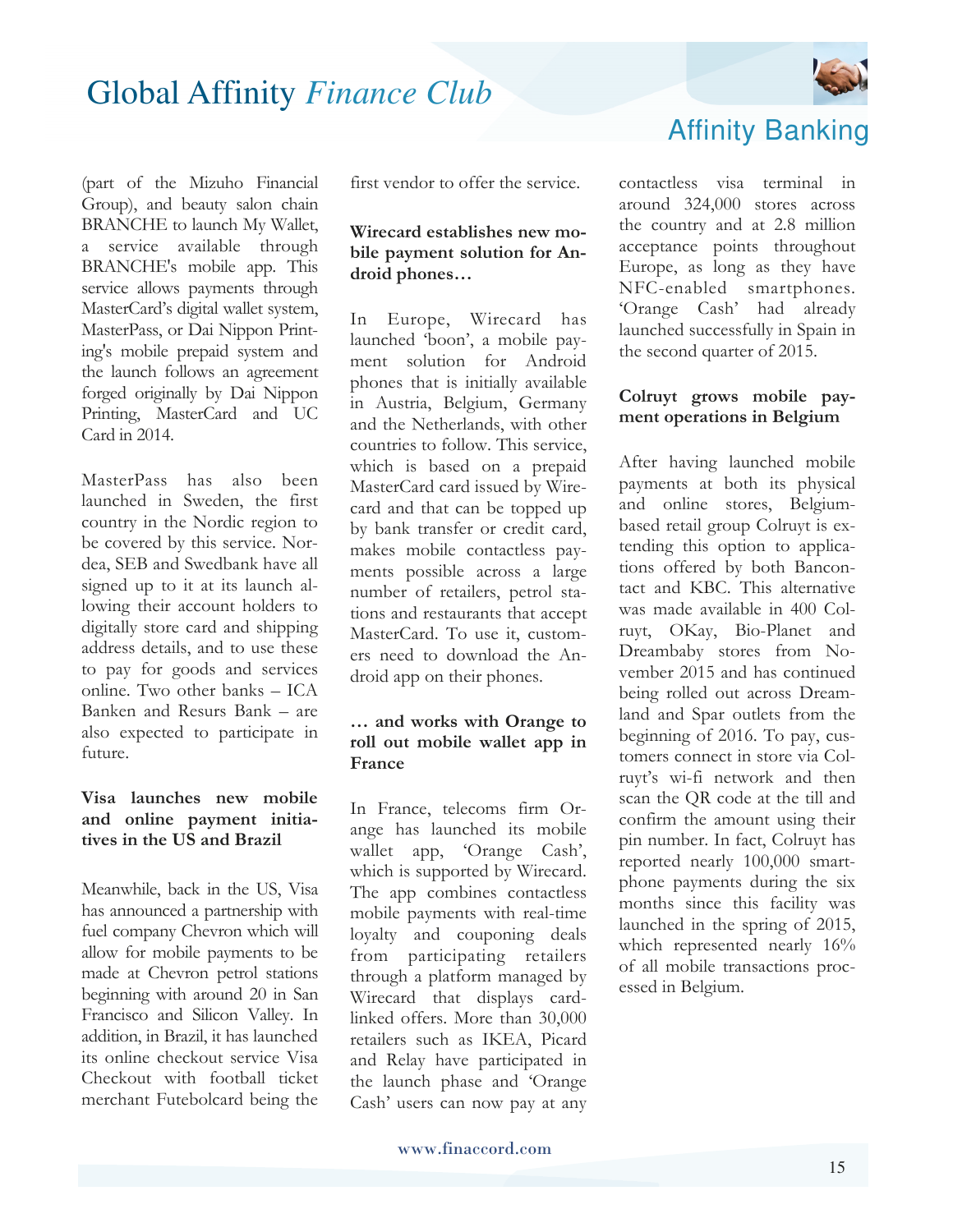

#### **Walmart launches 'Walmart Pay' as mobile payment solution with broad usage potential**

Returning to the US, retailer Walmart has introduced 'Walmart Pay' which it claims to be the only mobile payments solution in the country that works on any iOS or Android device at any checkout lane and with any major credit, debit, prepaid or Walmart gift card. 'Walmart Pay' is currently available in selected stores with a nationwide launch to follow during the first half of 2016. Walmart states that 22 million customers actively use the app each month and that it ranks among the top three retail apps in the Apple and Google app stores. Indeed, the app allows customers to check in to pick up online orders, to find items at Walmart stores and to refill pharmacy prescriptions.

#### PAYMENT CARD ISSUANCE AND ACCEPTANCE

**\_\_\_\_\_\_\_\_\_\_\_\_\_\_\_\_\_\_\_\_\_\_\_\_\_\_**

#### **Wirecard secures agreement for payment card acceptance with Alipay**

Wirecard has also announced an agreement to collaborate for point-of-sale (POS) payment acceptance with Alipay, China's largest internet payment solutions provider. The partnership is intended to allow European merchants to tap into the Chinese tourism market which was worth USD 165 billion in 2014 according to the World Tourism Organisation. By means of the agreement, Wirecard will provide payment technology that can be installed onto merchants' POS systems or externally between the POS systems and the receipt printers, thus eliminating the need to alter the existing payment structure. Customers who wish to pay rapidly and without cash via this mechanism simply have to scan the barcode on their smartphones, which can then be scanned by the merchant.

#### RETAILER CARDS

#### **Alliance Data wins mandate for private-label credit cards with home furnishings group**

**\_\_\_\_\_\_\_\_\_\_\_\_\_\_\_\_\_\_\_\_\_\_\_\_\_\_**

In the US, Alliance Data has signed a new multi-year agreement to provide private-label credit card services for Wayfair, a Boston-based retail company that specialises in home furnishings and décor. In particular, Alliance Data has agreed to develop a credit card with an accompanying loyalty program that can be used for purchases at five brands owned by Wayfair. In return, Wayfair will enjoy access to Alliance Data's full suite of mobile solutions and customer insights tools in order to gain a deeper understanding into its shoppers' habits.

### Affinity Banking

#### **TD Bank Group completes acquisition of credit card portfolio from US department store**

Also in the US, TD Bank Group has acquired department store Nordstrom's existing Visa and private-label credit card portfolio with approximately USD 2.2 billion in receivables. Furthermore, the two companies have entered into a separate longterm agreement by means of which the bank will become the exclusive issuer of Nordstrombranded Visa and private-label credit cards in the US.

#### **Scotiabank purchases selected JP Morgan Chase credit card schemes in Canada**

Scotiabank has announced that it will acquire the MasterCard and private-label credit card portfolio of JPMorgan Chase in Canada. The transaction, which is subject to regulatory approval, will see the transfer of a card portfolio that includes approximately CAD 1.7 billion in receivables and 2 million active customer accounts to Scotiabank. However, JP Morgan Chase Canada will maintain ownership of selected privatelabel credit card portfolios developed in partnership with Amazon.ca, Best Buy, Future Shop and the Marriott hotel chain.

**\_\_\_\_\_\_\_\_\_\_\_\_\_\_\_\_\_\_\_\_\_\_\_\_\_\_**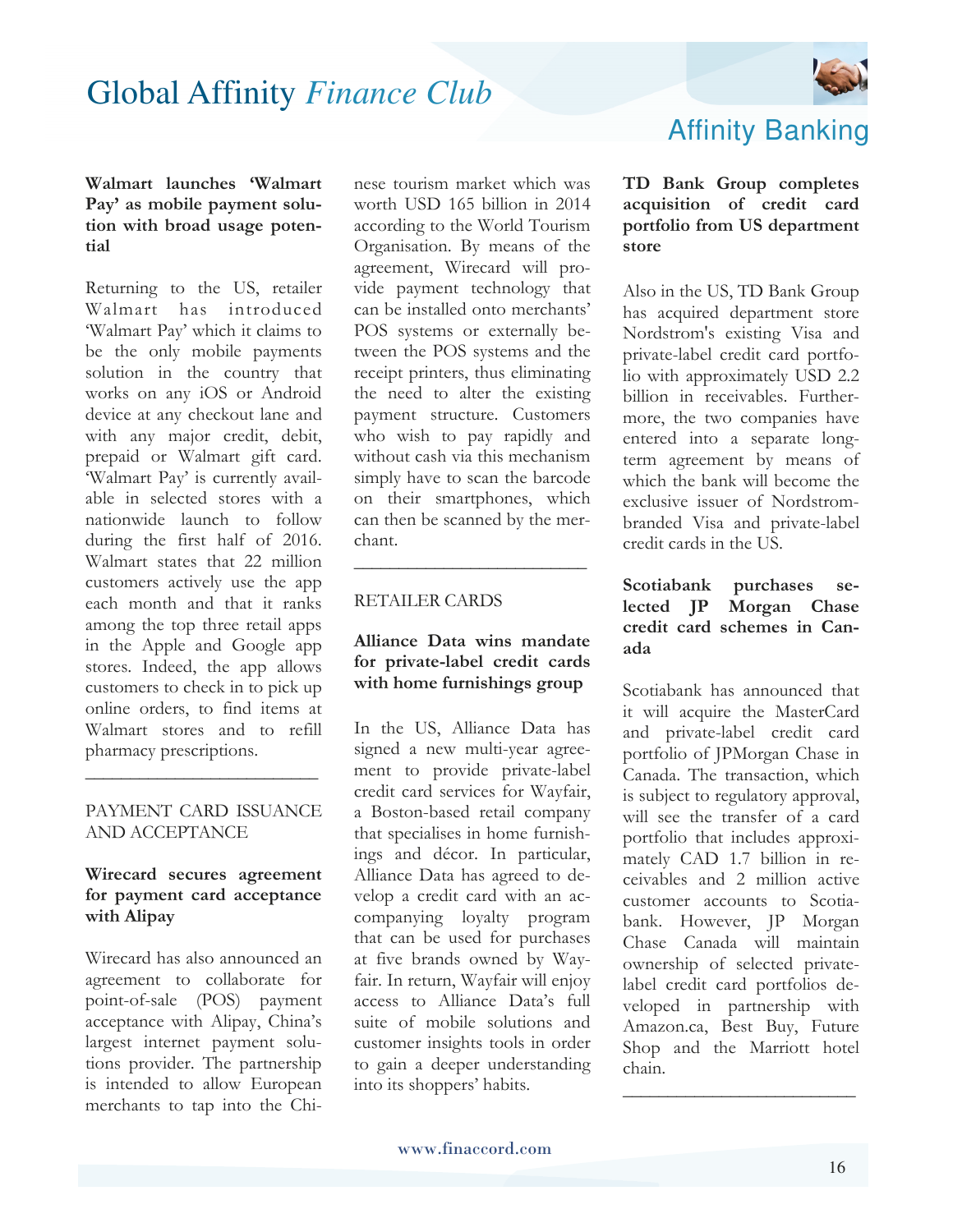#### GENERAL

#### **The AA re-enters the UK banking market through partnership with Bank of Ireland**

In the UK, the AA (the country's largest automotive association) and the Bank of Ireland have announced an exclusive ten-year financial services partnership whereby the bank will provide AA -branded banking products both to its partner's members and to the general public. The partnership has begun with the launch of AA-branded credit cards, followed by the introduction of online ISA (Individual Savings Account) products including oneyear and two-year fixed rate and easy-access options. Moreover, unsecured personal and car loans are also being launched with the latter supplemented by a free vehicle inspection service. According to the AA, prior to winding down its previous partnership in this field, it had been the leading non-bank provider of car loans in the UK and is hoping to return to that position.

#### **Finaccord country reports**

Finaccord publishes a variety of reports about the following countries:

Australia Austria Belgium Brazil Canada China Colombia France Germany India Indonesia Italy Japan Malaysia Mexico **Netherlands** Peru Poland Romania Russia South Africa Spain Switzerland Turkey UK USA

Alternatively, to see our full list of reports organised by country, with more than 60 countries covered in total, please visit the search-by-country page of our website at www.finaccord.com/ search-by-country.htm.

#### **Recently published reports**

The following titles have been published by Finaccord in recent months.

Consumer Automotive Financial Services in France Consumer Automotive Financial Services in Italy Consumer Automotive Financial Services in Turkey Creditor Insurance in Argentina Creditor Insurance in Chile Creditor Insurance in Colombia Creditor Insurance in Peru Extended Warranties and Insurance for Mobile and Non-Mobile Consumer Products in Australia Extended Warranties and Insurance for Mobile and Non-Mobile Consumer Products in South Africa Global Accident and Health Insurance: Size, Segmentation and Forecast for the Worldwide Market Global Emerging Payment Means: A Worldwide Review UK Bicycle Insurance: Market Dynamics, Affinities and Partnerships UK Business (Life) Protection Insurance: Market Dynamics, Affinities and Partnerships UK Tax Investigation Insurance: Market Dynamics, Affinities and Partnerships UK Wedding and Personal Event Insurance: Market Dynamics, Affinities and Partnerships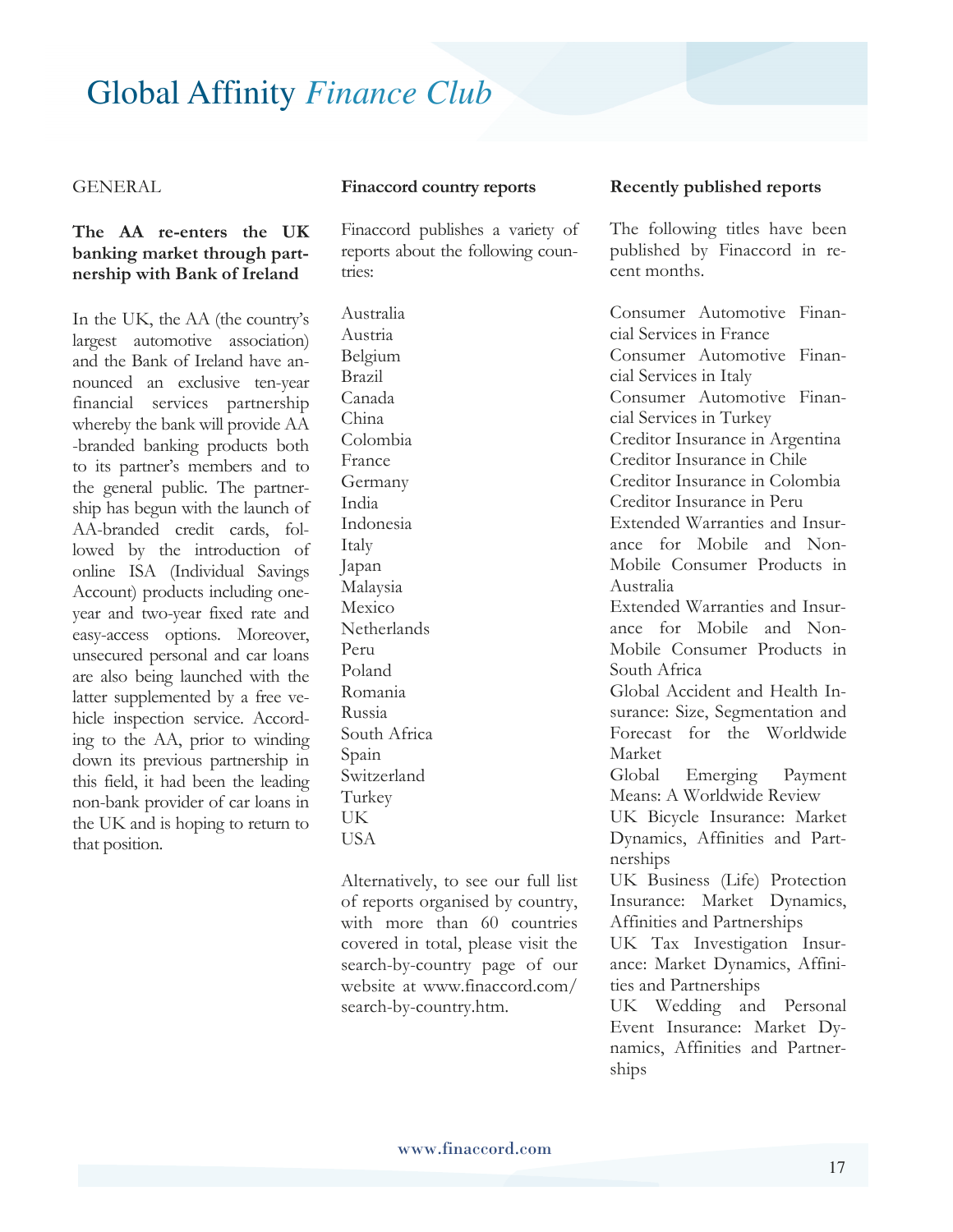#### **Organisations in this issue**

AA, 17 Absa, 13 Achieva Credit Union, 14 Aflac, 7 Age UK, 12 Ageas, 11 Alipay, 16 Alliance Data, 16 Allianz, 11, 12 Allianz Global Assistance, 8, 11 Amazon, 16 Apple, 9, 16 ARAG, 9 ASDA, 8, 10 Asociaçao Nacional do Ramo Automóvel, 9 Associated Bank, 14 Assurant, 9 Avalon, 7 Aviva, 5 AXA, 7, 13 AXA Assistance, 5 Baidu, 11 Bank of Ireland, 17 BayPort Credit Union, 14 Benefit One, 11 Best Buy, 16 Bethpage Federal Credit Union, 14 Bluefin Network, 5 BMW, 8 BNP Paribas Cardif, 9 Brightside Group, 5, 8 Bupa, 7 Cambridge Savings Bank, 14 Capital One, 13 CarGarantie, 10 Central Bank of the Philippines, 12 Chevron, 15 China Bank, 12 Citizens Equity First Credit Union, 14 Citroën, 10 CMC Motors, 8 CNP Assurances, 13 Colruyt, 15 Confused.com, 9 Dacia, 8 Dai-ichi Life, 7 Dai Nippon Printing, 14 Daimler, 10 DAS, 5 DBS, 12

Emirates NBD, 12, 13 Emma Villas, 11 Enel Energia, 5 ERV, 11 Euronics, 10 Europ Assistance, 5, 11 Fujioka, 9 Future Shop, 16 GoCompare.com, 9 Google, 16 Groupama, 6, 8 Gruppo Banca Sella, 13 GT Capital, 13 Hillhouse Capital Group, 11 HomeServe, 5 Hövding, 10 ICA Banken, 15 iDVROOM, 5 IKEA, 15 Instant Life, 12 Inter-Policy, 11 JP Morgan Chase, 14, 16 Jubilee Insurance, 7, 8 KeyBank, 14 Kiva, 14 Krayina, 11 La Banque Postale, 13 Legal & General, 6, 9 Liazon, 7 Manulife, 12 MAPFRE Assistance, 10 Marriott, 16 MasterCard, 14, 15 Metrobank, 13 Mizuho Financial Group, 15 MoneySupermarket.com, 9 Mondial Assistance, 5 Nationwide, 6 Navy Federal Credit Union, 14 nib, 6 Nordea, 15 Nordstrom, 16 Old Mutual, 8 OnePlus, 9 Open GI, 9 Orange, 15 P97, 14 Peugeot, 10 Philippine National Bank, 12 Picard, 15 Principality, 6

PROSTO, 11 Qantas, 6 RAC, 5 Raffeisenbank, 11 Relay, 15 Renault, 8 Resurs Bank, 15 RSA, 6 RWE, 5 Ryan Direct Group, 8 Samsung, 14 Scotiabank, 16 SEB, 15 Security Services Federal Credit Union, 14 SOLID Försäkringar, 10 Somfy, 5 SunTrust, 14 Swedbank, 15 Talanx, 13 Talisman, 11 TD Bank Group, 16 Telkom, 8 Tempu, 9 UK General, 9 Ultimate Insurance Company, 9 Unió Esportiva Llagostera, 7 Unión Sindical de Controladores Aéreos, 7 UNIQA, 11 USC Credit Union, 14 Vietnam Post, 7 Vipnet, 9 Virgin Money, 11 Virginia Credit Union, 14 Visa, 15, 16 Walmart, 16 Wayfair, 16 WeChat, 14 WeFarmUp.com, 6 Western Union, 14 Wirecard, 15, 16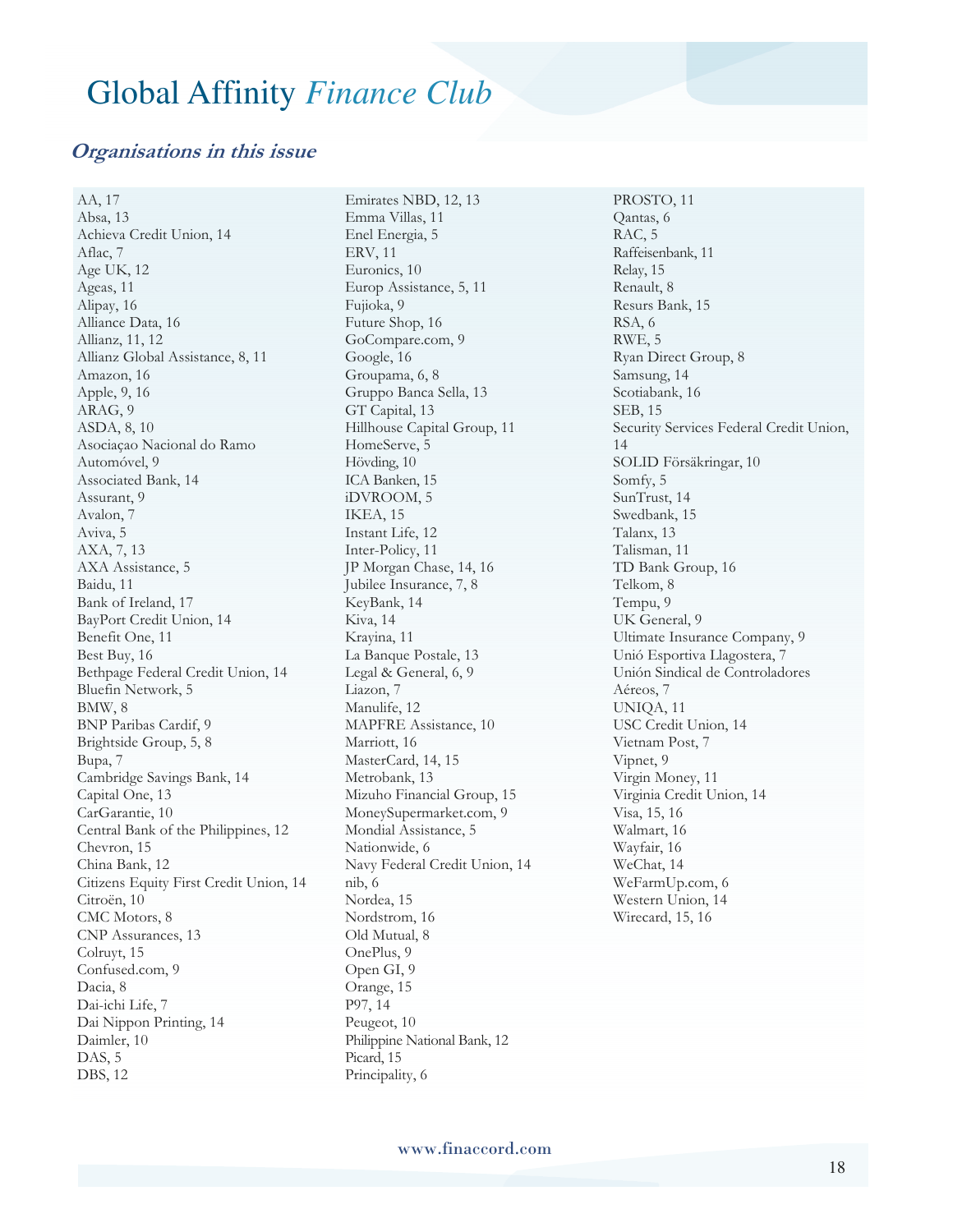

### Latest Reports

#### **Finaccord's latest published reports and data products include:**

- Affinity and Partnership Marketing in UK Accident and Health Insurance GBP 1,495
- Affinity and Partnership Marketing in UK Household and Home Emergency Insurance GBP 1,495
- Automotive Finance and Leasing for Consumers in Latin America GBP 1,495
- Consumer Automotive Financial Services in France GBP 795
- Creditor Insurance in Chile GBP 595
- Creditor Insurance in Peru GBP 595
- Energy and Power Insurance in the GCC Countries GBP 795
- Energy and Power Insurance in Nigeria GBP 795
- ∗ Extended Warranties and Insurance for Mobile and Non-Mobile Consumer Products in Australia GBP 795
- ∗ Global Automotive Manufacturers: Strategies in Finance, Insurance, Warranties and Assistance GBP 2,995
- ∗ Global Coalition Loyalty Programs GBP 2,495
- ∗ Global Emerging Payment Means: A Worldwide Review GBP 1,995
- ∗ Global Energy and Power Insurance: A Worldwide Review GBP 3,995
- ∗ Global Motor Insurance: Size, Segmentation and Forecast for the Worldwide Market (full data set) GBP 595
- ∗ Global Property Insurance: Size, Segmentation and Forecast for the Worldwide Market (full data set) GBP 595
- ∗ Global Retailers: Strategies of the World's Top 120 Retail Groups in Payments, Banking, Insurance and Assistance GBP 2,495
- International Health Insurance for Expatriates and Students: A Worldwide Review GBP 2,495
- ∗ Professional Indemnity Insurance in the UK GBP 995
- ∗ Travel Insurance and Assistance in the Asia-Pacific Region GBP 2,995
- ∗ Travel Insurance and Assistance in Europe GBP 5,995
- Travel Insurance and Assistance in Kuwait GBP 595
- UK Bicycle Insurance: Market Dynamics, Affinities and Partnerships GBP 595
- UK Caravan and Park Home Insurance: Market Dynamics, Affinities and Partnerships GBP 595